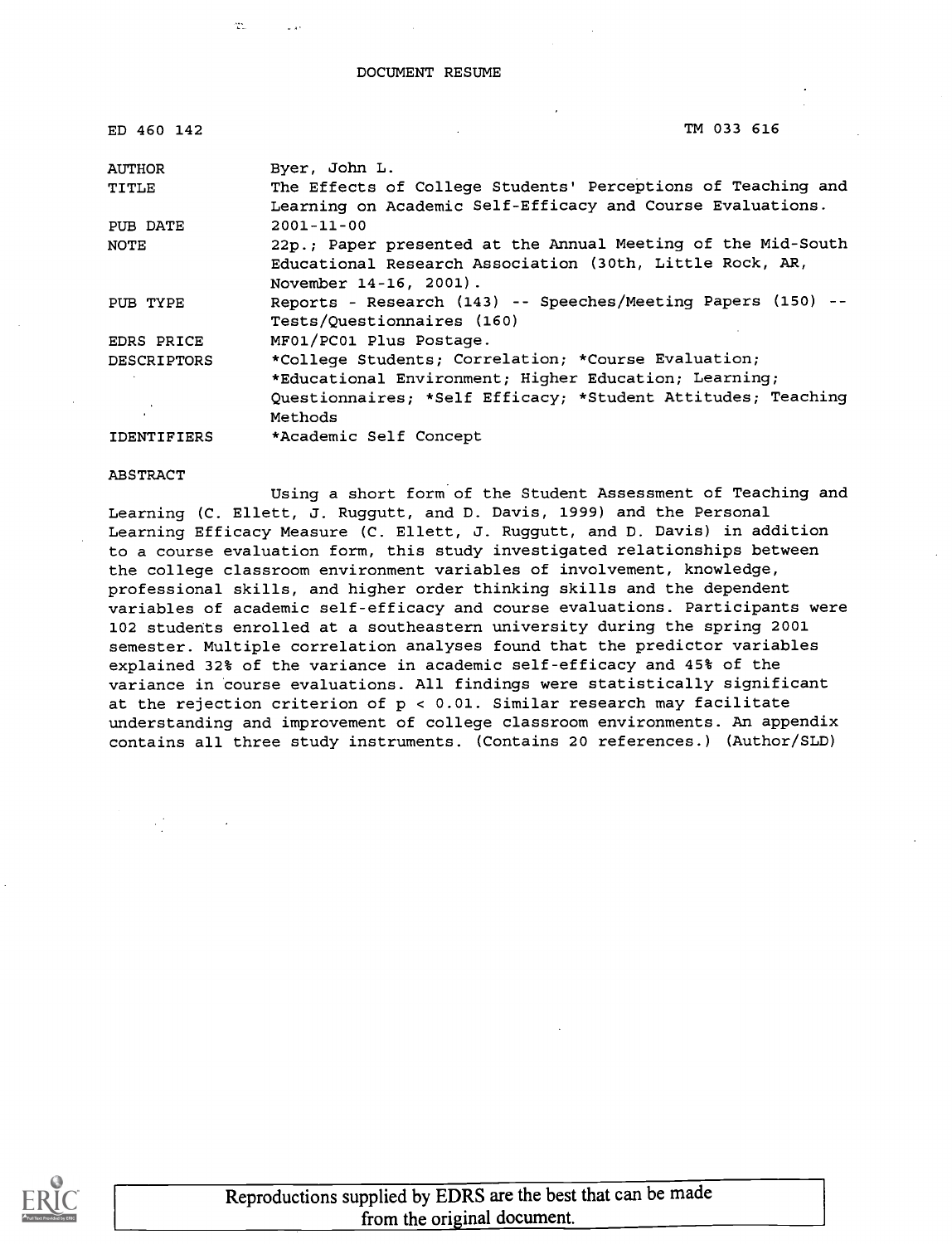### Running head: Perceptions and Academic Self-Efficacy

# The Effects of College Students' Perceptions of Teaching and Learning On Academic Self-Efficacy and Course Evaluations

### Presented to the Mid South Educational Research Association's

2001 Annual Meeting in

Little Rock, Arkansas

By Dr. John L. Byer

Assistant Professor of Foundations and Secondary Education

The University of West Alabama

Address Correspondence to:

John L. Byer

Station 33

Livingston, Alabama 35470

(jbyer@uwa.edu)

PERMISSION TO REPRODUCE AND DISSEMINATE THIS MATERIAL HAS BEEN GRANTED BY

yer \_

TO THE EDUCATIONAL RESOURCES INFORMATION CENTER (ERIC)

1

U.S. DEPARTMENT OF EDUCATION<br>Office of Educational Research and Improvement<br>Corporational Research and Improvement

EDUCATIONAL RESOURCES INFORMATION<br>
CENTER (ERIC)<br>
This document has been reproduced as<br>
received from the person or organization<br>
originating it.<br>  $\Box$  Minor changes have been made to

□ Minor changes have been made to<br>improve reproduction quality.

2 BEST COPY AVAILABLE

Points of view or opinions stated in this document do not necessarily represent official OERI position or policy.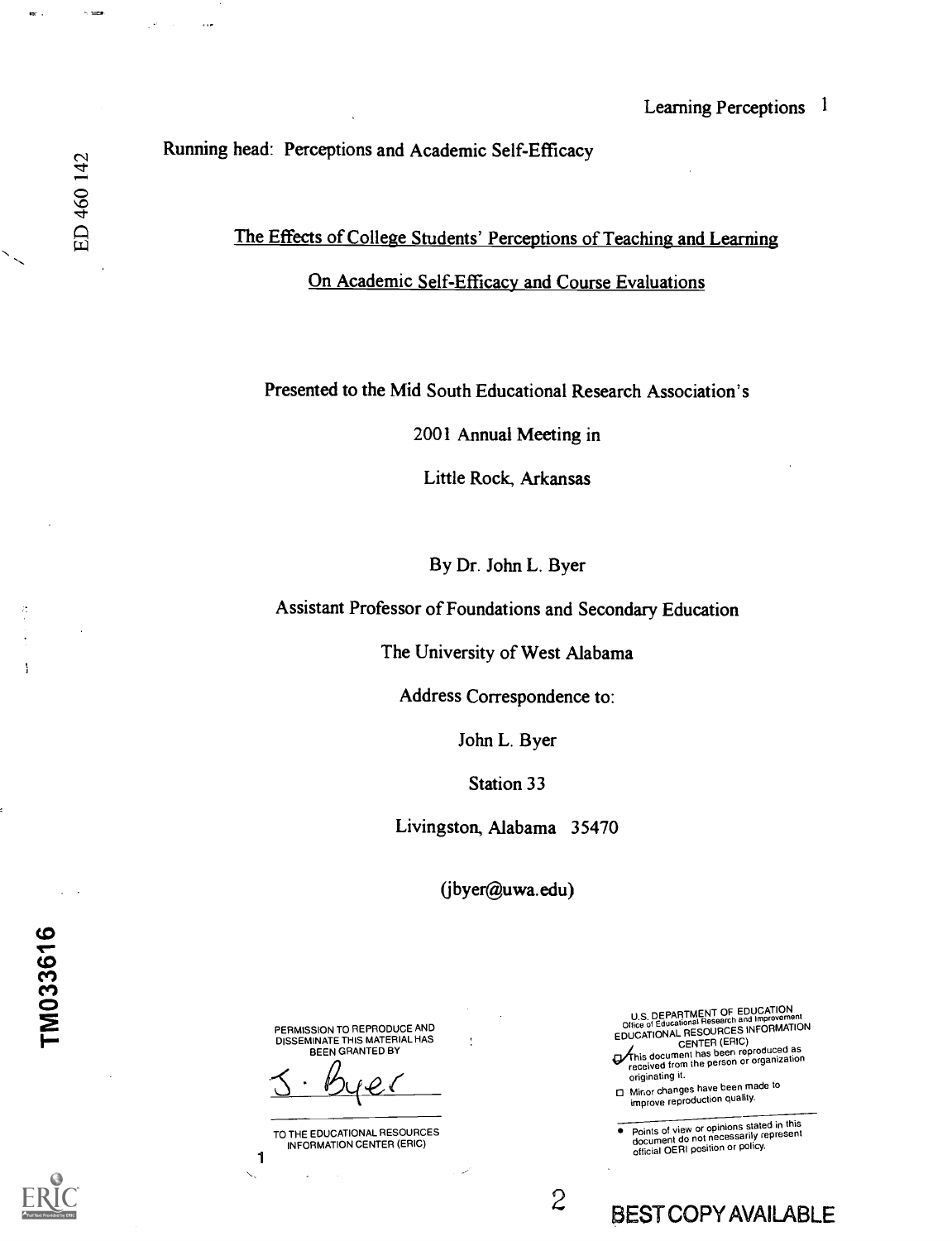#### **Abstract**

Using a short form of the Personal Learning Environment Measure and the Student Learning Efficacy Assessment, this study investigated relationships between the college classroom environment variables of involvement, knowledge, professional skills, and higher order thinking skills and the dependent variables of academic self-efficacy and course evaluations. Participants included 102 students enrolled at a southeastern university during the spring, 2001 semester. Multiple correlation found that the predictor variables explained 32% of the variance in academic self-efficacy and 45% of the variance in course evaluations. All findings were statistically significant at the rejection criteria of  $(p<.01)$ . Similar research may facilitate better understanding and eventual improvement of college classroom environments.

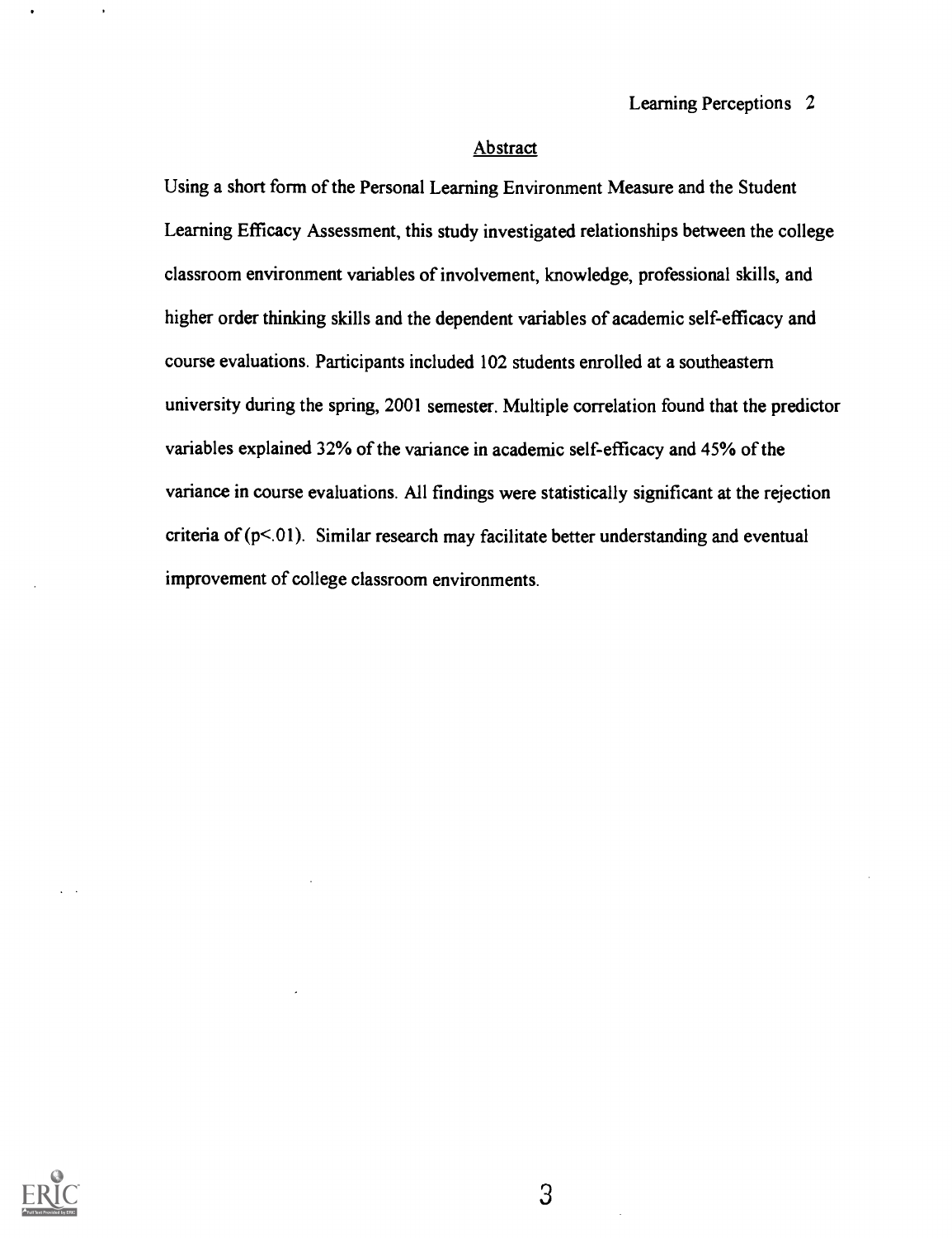#### REVIEW OF THE LITERATURE

#### **Introduction**

This study investigated the extent of relationships between the college classroom environment variables of involvement, knowledge, higher order thinking skills, and professional skill and the dependent variables of academic self-efficacy and course evaluations. The predictor variable of involvement measured the extent to which participants in the study perceived that they paid attention in class and understood course goals. The predictor variable of knowledge measured each of the participants' perceptions of the extent to which facts, concepts, and principles were emphasized in the class. The predictor variable of higher order thinking skills (HOTS) measured the participants' perceptions of the extent to which theories, problem solving, and creative thinking were emphasized in the class. The predictor variable of professional skills measured the extent to which writing skills, speaking skills, and career skills were emphasized in the class.

The dependent variable of academic self-efficacy measured the extent to which participants thought that they could use their ability and effort to accomplish coursemandated learning objectives. Academic self-efficacy can be viewed as the participants' appraisal of their capabilities to succeed in academic pursuits. The study's second dependent variable of summative course evaluations measured the participants' overall ratings of the courses in which they completed the study's instruments.

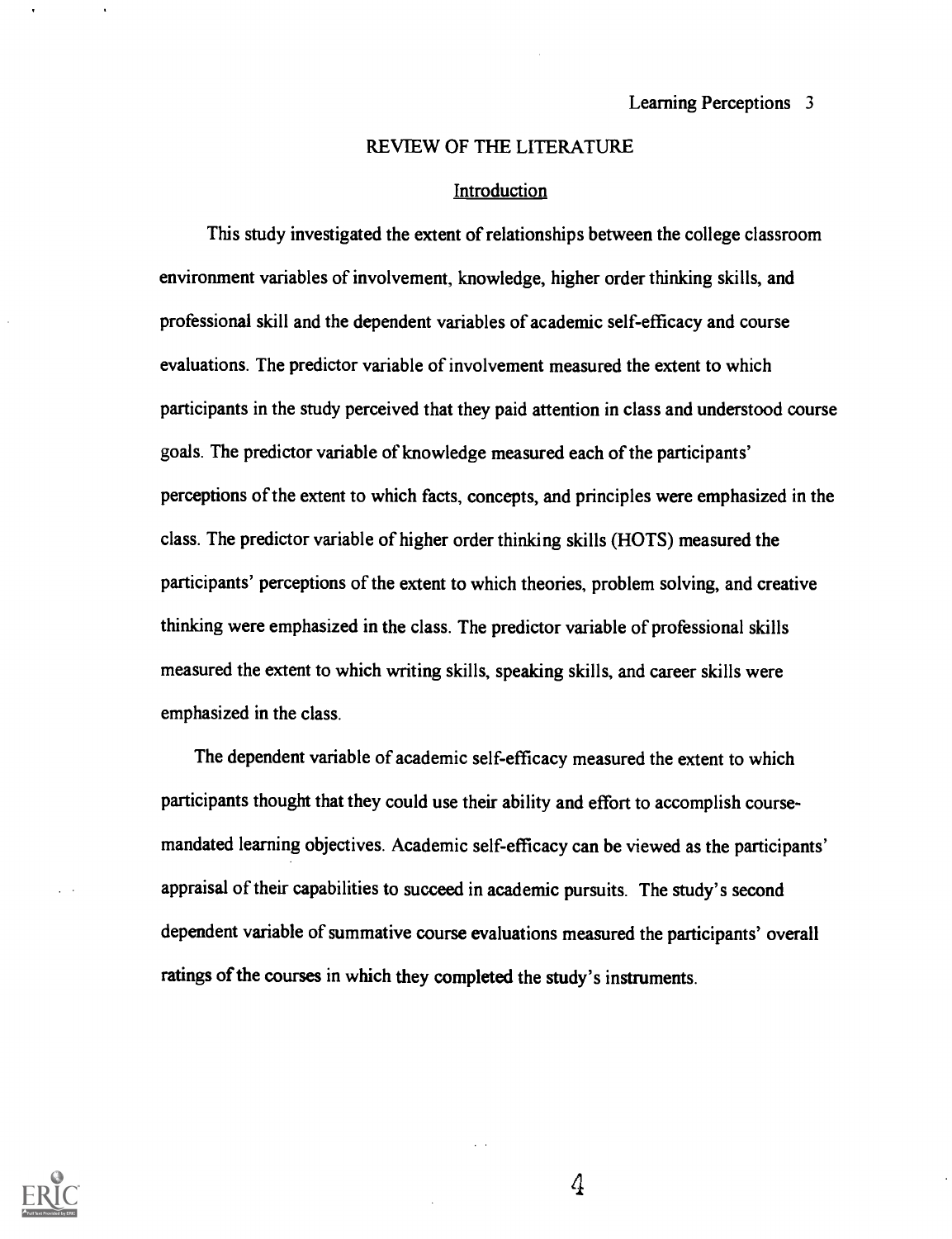Noting that very little research on the college classroom environment has been carried out, Ellett, Rugutt, and Davis (1999) originated pioneering research into the relationships between college classroom environment variables and learning outcomes that included academic self-efficacy and course evaluations. These researchers found positive relationships of moderate strength between college classroom environment variables and the dependent variables of academic self-efficacy and course evaluations.

The remainder of this literature review will discuss published literature concerning the college classroom environment, academic self-efficacy, and course evaluations.

#### The College Classroom Environment

Angelo (1990) discussed benefits of involving college faculty members in college classroom environment research. Describing classroom assessments as efforts to understand what students are learning and how they are learning it, Angelo reported that benefits of college classroom assessment included favorable student responses to the assessment process and increased collaboration between faculty members about teaching and learning. Presenting instructor behavior as a central element in crafting college classroom environments that are appreciated by adult learners, Imtel (1991) contended that classroom instructors produce the best possible classroom environments by involving the students in arranging the classroom climate and by being cognizant of their instructional roles in crafting the classroom environment. In the process of investigating the Connections between college instructors' self-perceptions and their perceptions of the classroom environments of their classes, Diekhoff (1992) found a statistically significant



 $\overline{5}$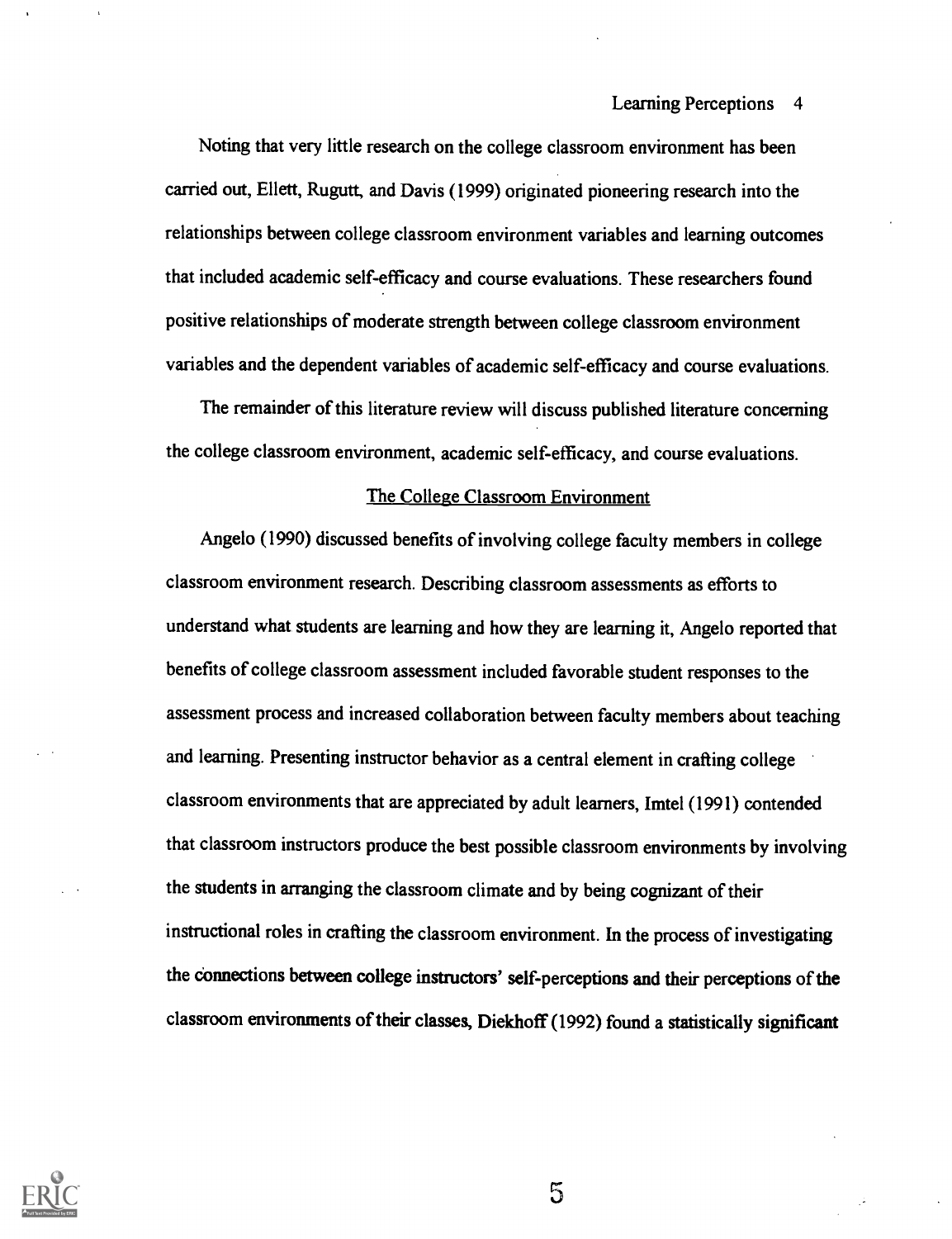( $p$ <.01) relationship with a strength of ( $r = .49$ ) between professors' self-ratings and their ratings of their classes. The more positively they viewed themselves the more positively they viewed their classes. Imtel (1991) emphasized the influence of professors on shaping the college classroom environment and Diekhoff (1992) emphasized the positive relationship between professors' perceptions of themselves and their perceptions of their classes. A synthesis of these two published authors' views alludes to the benefits of professors developing positive self-perceptions as a means of encouraging themselves to develop positive perceptions of their classes. Considering the powerful influence that professors have on students' perceptions of the college classroom environment it is advantageous for professors to enhance their self-perceptions in order to promote enhanced classroom environments that will be positively perceived by students.

### The Academic Self-Efficacy of College Students

Invitational theory holds that the academic beliefs that students develop about themselves are influenced by the messages that they send and receive as participants in the classroom environment. As invitational theorists Purkey and Novak (1996) claim that college classroom instructors can deliberately transmit elevating and enabling communication that cause students to accomplish according to their potential. Positive invitations transmit the message that students are competent and dependable while negative invitations make students feel devalued. Concurring with invitational theorists, academic self-efficacy researchers contend that students' academic self-efficacy is affected by the invitations (or the lack of invitations) that they receive as participants in the classroom environment (Bandura, 1997). As influential shapers of the classroom



ò.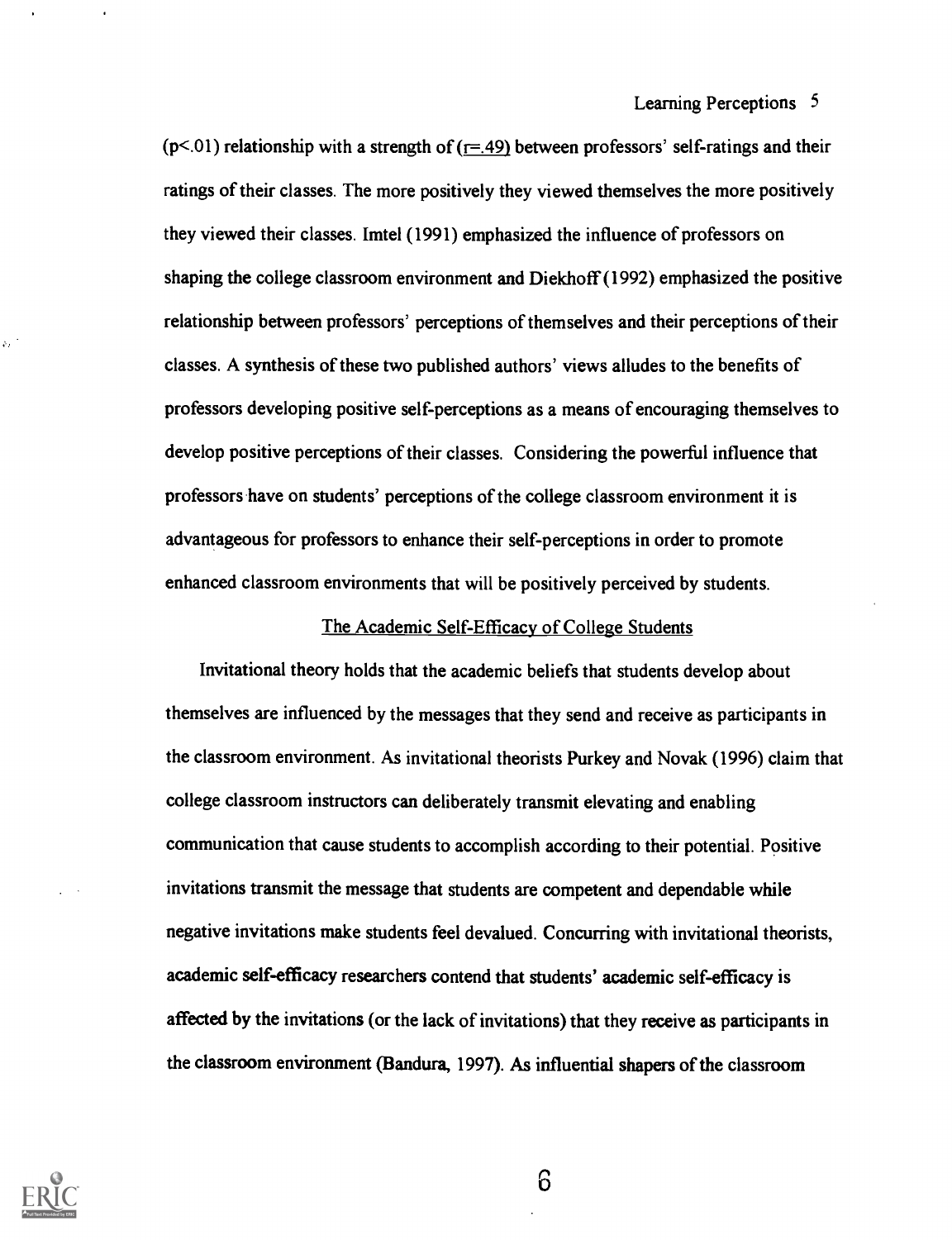environment, classroom instructors are in a position to powerfully influence academic self-beliefs that students develop about themselves (Pajares, 2001).

Academic self-efficacy (students' appraisal of their capabilities to succeed academically) and the closely related construct of academic self-concept (students' appraisal of their academic capabilities compared to other students) are important motivation-related variables that are positively associated with academic achievement and college success. Cockley (2000) found a statistically significant  $(p<01)$  correlation with a strength of  $(F=46)$  between African-American college students' academic selfconcept and their grade point averages. House (1995) found positive relationships between college students' academic self-beliefs and their grades in college mathematics courses. Watkins (1990) described a meta-analysis of educational research literature that found an average correlation of  $(=.42)$  between academic self-concept and academic achievement. Gerardi (1990) found that academic self-concept was a strong predictor of the academic success of minority and low-income engineering majors. Presenting academic self-efficacy as a key academic self-belief, McCombs (1996) described having a positive sense of academic self-efficacy as a very favorable mental state that encourages students' determination and perseverance to learn.

### Course Evaluations Completed by College Students

In the process of using the predictor variable of effective university teaching to explain 69% of the variance in the dependent variable of students' perceptions of their learning, Sheehan and DuPrey (1999) articulated effective university teaching as



 $\overline{7}$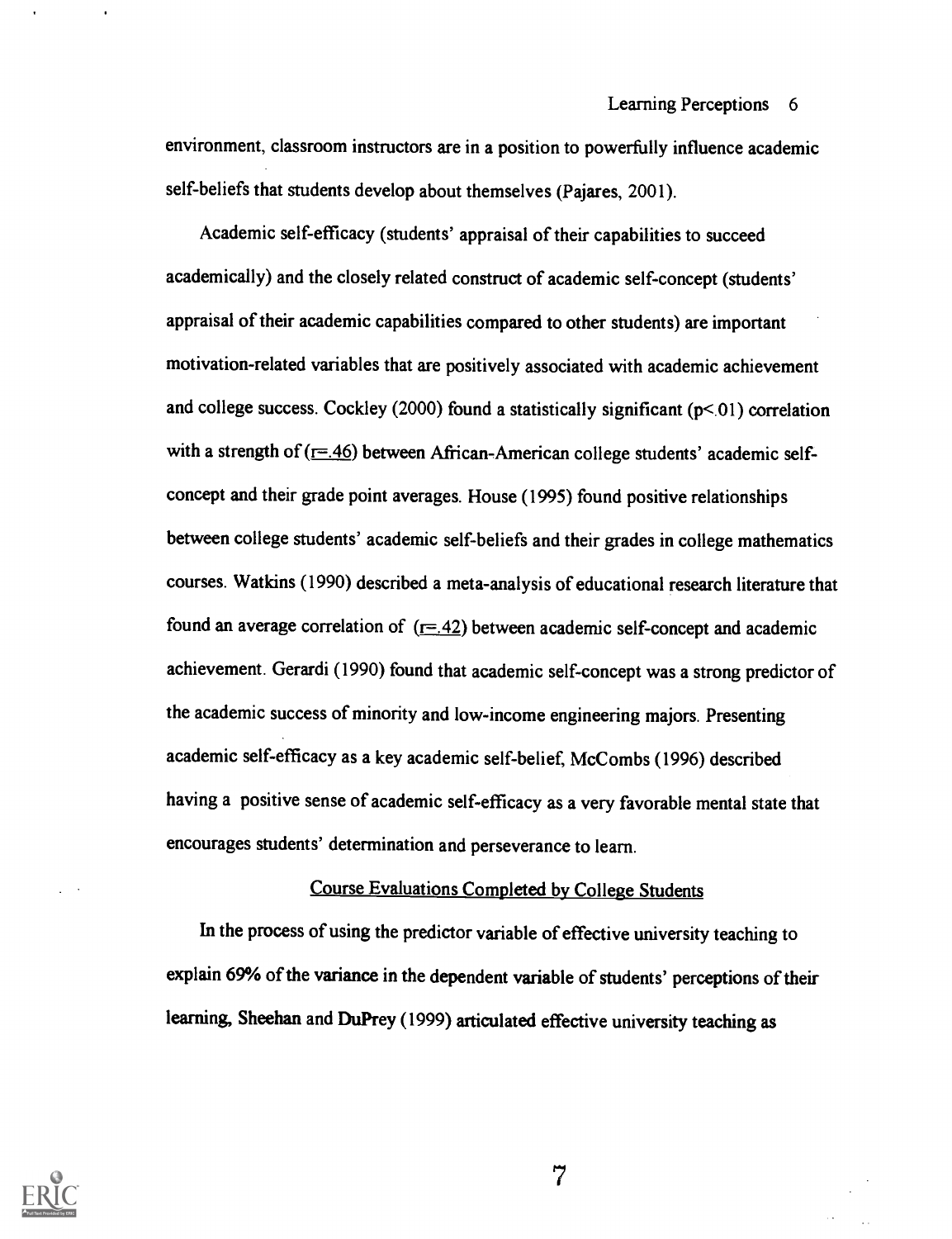consisting of students' perceptions of the extent to which the class was informative, challenging, and well organized. Although student evaluations of college courses have been increasingly used to evaluate faculty members since the late 1970s, their effectiveness as measurements of teaching effectiveness is attenuated by confounding variables such as: course difficulty and the professors' grading practices, the professors' personality and cultural background, the professors' political position, and classroom chemistry (Nast, 1999). Best and Addison (2000) found a statistically significant ( $p<01$ ) between the predictor variable of students' perceptions of instructor warmth and course evaluations. These authors found that college students give higher evaluations to professors perceived as being warm and friendly than they give to professors perceived as being cold and distant.

#### **Method**

#### **Participants**

The participants in this study included 102 students in the southeastern United States. Students in seven randomly selected classes including two sophomore-level classes, three junior-level classes, and two graduate-level classes completed this study's instruments. Fifty-nine of the participants were females and forty-three were males. Sixty-two of the participants were Caucasian and forty were African-American and the participants' socioeconomic backgrounds ranged from lower middle class to upper middle class.

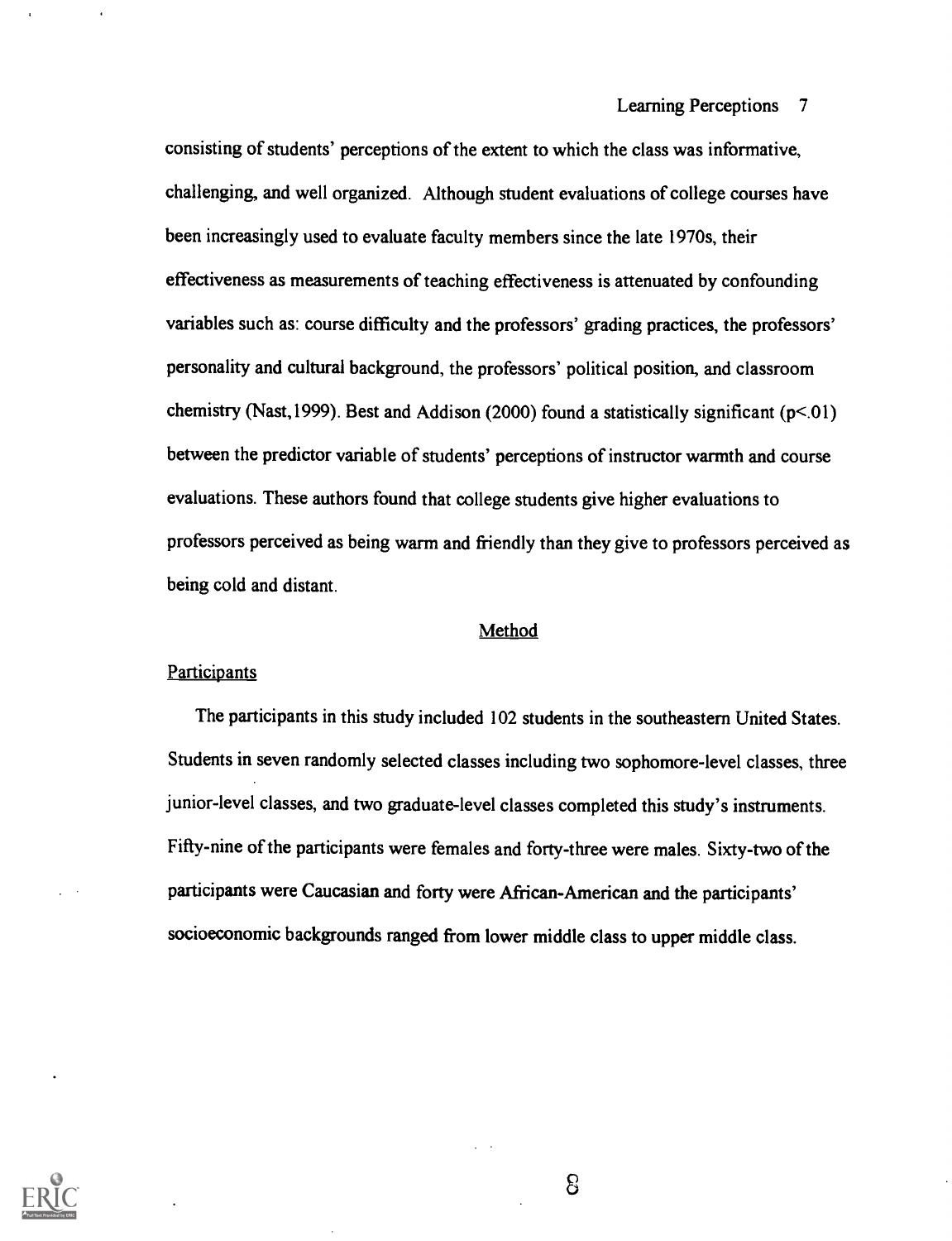#### **Materials**

The first instrument used in this study was a researcher-developed short form version of the Student Assessment of Teaching and Learning (SATL) (Ellett; Ruggutt, and Davis, 1999). The first section of the short form of the SATL measured students' perceptions of classroom involvement. The first section of the SATL has a split-half reliability coefficient of  $r=67$ . The second section measured the extent to which they gained knowledge from the course by learning factual information, developing concepts, and applying rules. The knowledge section had a split-half reliability coefficient of  $r=$ .56. The third section measured the extent to which students perceived that they gained higher order thinking skills from the course by applying theories and by using problem solving and critical thinking. The higher order thinking skills section had a split-half reliability coefficient of  $r = 57$ . The fourth section measured the extent to which students perceived that they gained professional skills from the course by developing job-related skills and writing and speaking skills. The fourth section had a split-half reliability coefficient of .83. Ellett, Rugutt, and Davis (1999) have established the validity of the former items as being adequate for measurement purposes.

The study's second instrument was the Personal Learning Efficacy Measurement (PLEM) that measured the students' academic self-efficacy by asking them to respond to six Likert-type items that measured the extent to which they exerted effort in the course to enhance their learning and the extent to which they thought their efforts could accomplish course objectives. Ellett, Rugutt, and Davis established the reliability of the

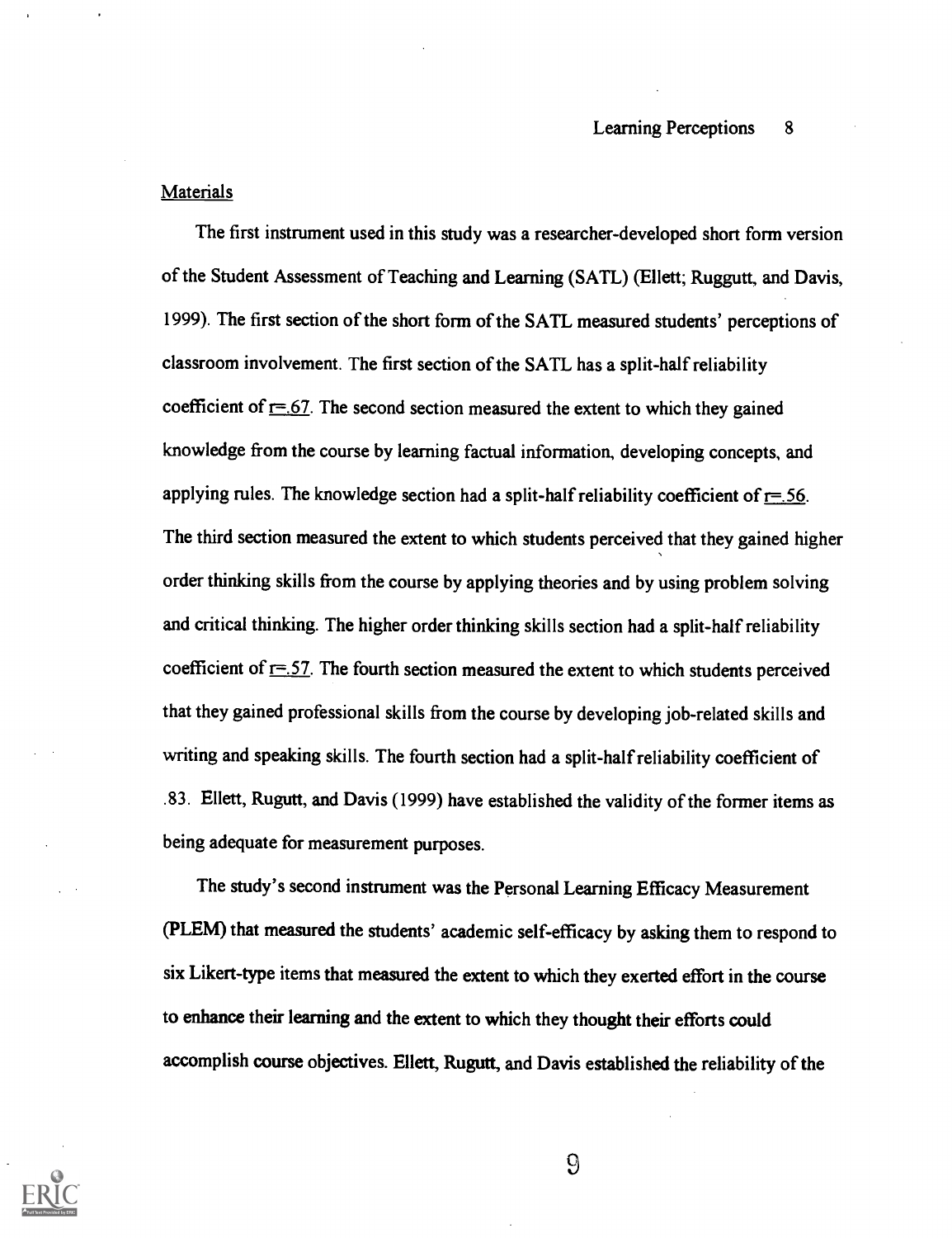PLEM at  $r = 92$  and these researchers also documented the validity of this instrument. The study's third instrument measured students' summative course evaluations by asking them to rate the quality of teaching in the course, the contribution of the course to their learning, and their overall rating of the course.

The three instruments used in the study are in Appendix A.

### Design and Procedure

The participants completed the study's three instruments during the second week of April, 2001 in their regularly scheduled classes. The participants were told their rights and options according to research oversight protections at the sponsoring institution. They were told that their participation was voluntary and to feel free to take the option of not filling out the instruments. They were told that their responses to the instruments were anonymous. The classroom teacher left the room briefly while the researcher got the participants to complete the instruments. Total administration time was about ten minutes for each class.

After all of the study's participants had completed the instruments, the researcher scored the instruments and entered the data into the Minitab statistical software system. Null Hypotheses

The first null hypothesis predicted no statistically significant  $(p<01)$  relationship between the predictor variables of students' perceptions of involvement, knowledge, higher order thinking skills, and professional skills and the dependent variable of academic self-efficacy as measured by the PLEM. The first null hypothesis was tested using multiple correlation and a correlation matrix was also run. The predictor variable of

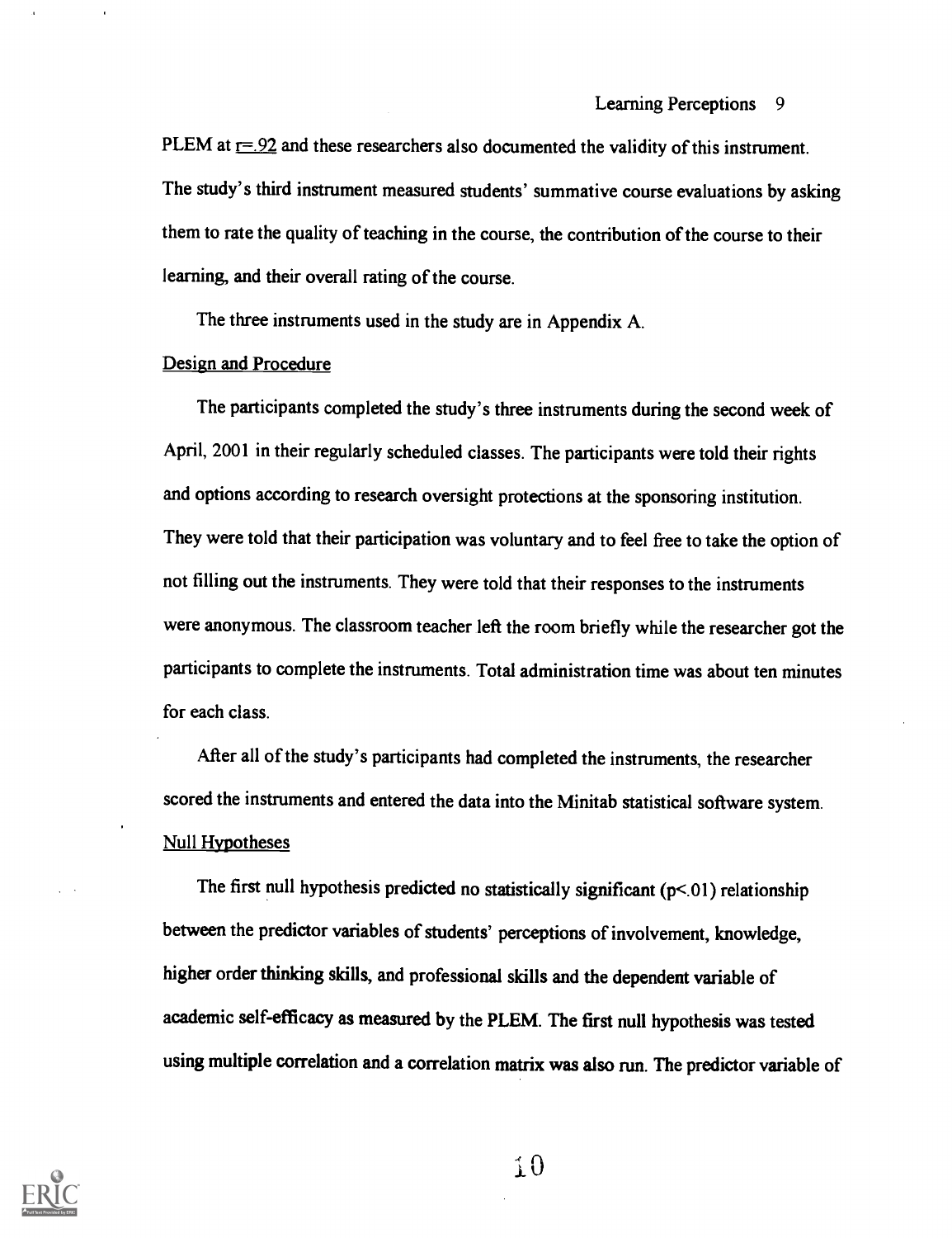involvement measured the extent to which each participant perceived that he/she paid attention in class and understood course goals. The predictor variable of knowledge measured each participants' perceptions of the extent to which facts, principles, and knowledge were emphasized in the class. The predictor variable of higher order thinking skills (HOTS) measured each participants' perception of the extent to which theories, problem solving, and creative thinking were emphasized in the class. The predictor variable of professional skills measured the extent to which writing and speaking skills and career skills were emphasized in the class. The study's first dependent variable of academic self-efficacy measured the extent to which participants thought they could use their ability and effort to accomplish course objectives. The first null hypothesis was rejected and predictor variables explained 32% of the variance in academic self-efficacy.

The study's second null hypothesis predicted no statistically significant relationship  $(p<.01)$  between the predictor variables of involvement, knowledge, HOTS, and professional skills and the dependent variable of summative course evaluations. Summative course evaluations measured the participants' ratings of the course. The study's second null hypothesis was tested using multiple correlation and a correlation matrix was also run. Table 1 displays the results of testing the study's first null hypothesis and Table 2 displays the results of testing the study's second null hypothesis. The second null hypothesis was rejected and predictor variables explained 45% of the variance in course evaluations.

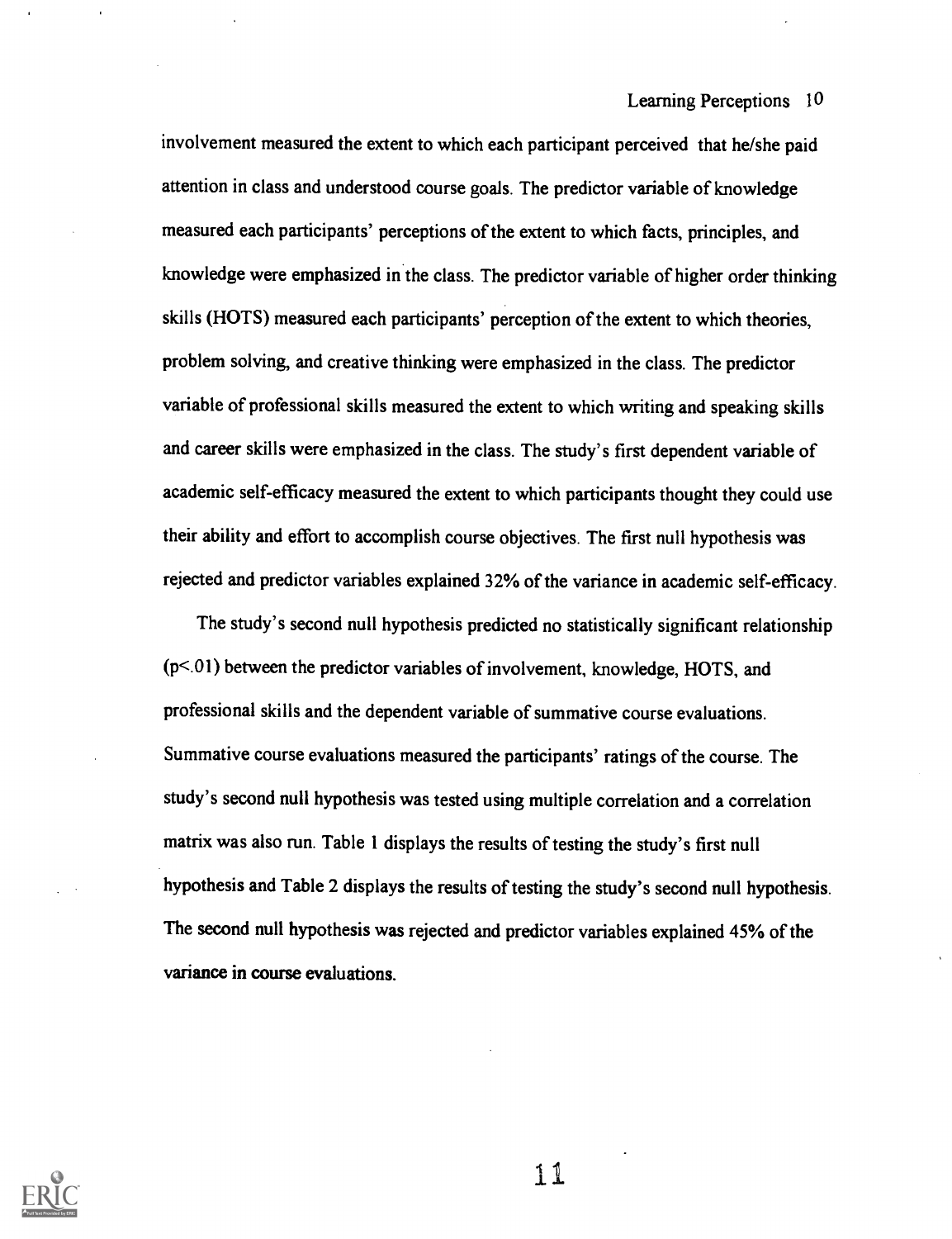Table 1.

The relationship between the predictor variables of involvement, knowledge, HOTS, and professional skill and the dependent variable of academic self-efficacy.

### PREDICTOR VARIABLES

DEPENDENT VARIABLE

Involvement  $(r=.55)^*$ 

Knowledge  $(\underline{r=.35})^*$ 

Academic Self-Efficacy R Square =  $32\%$ \*

HOTS  $(= 37)^*$ 

Professional Skill  $(r=0.36)^*$ 

\*denotes a statistically significant (p<.01) relationship

n=102

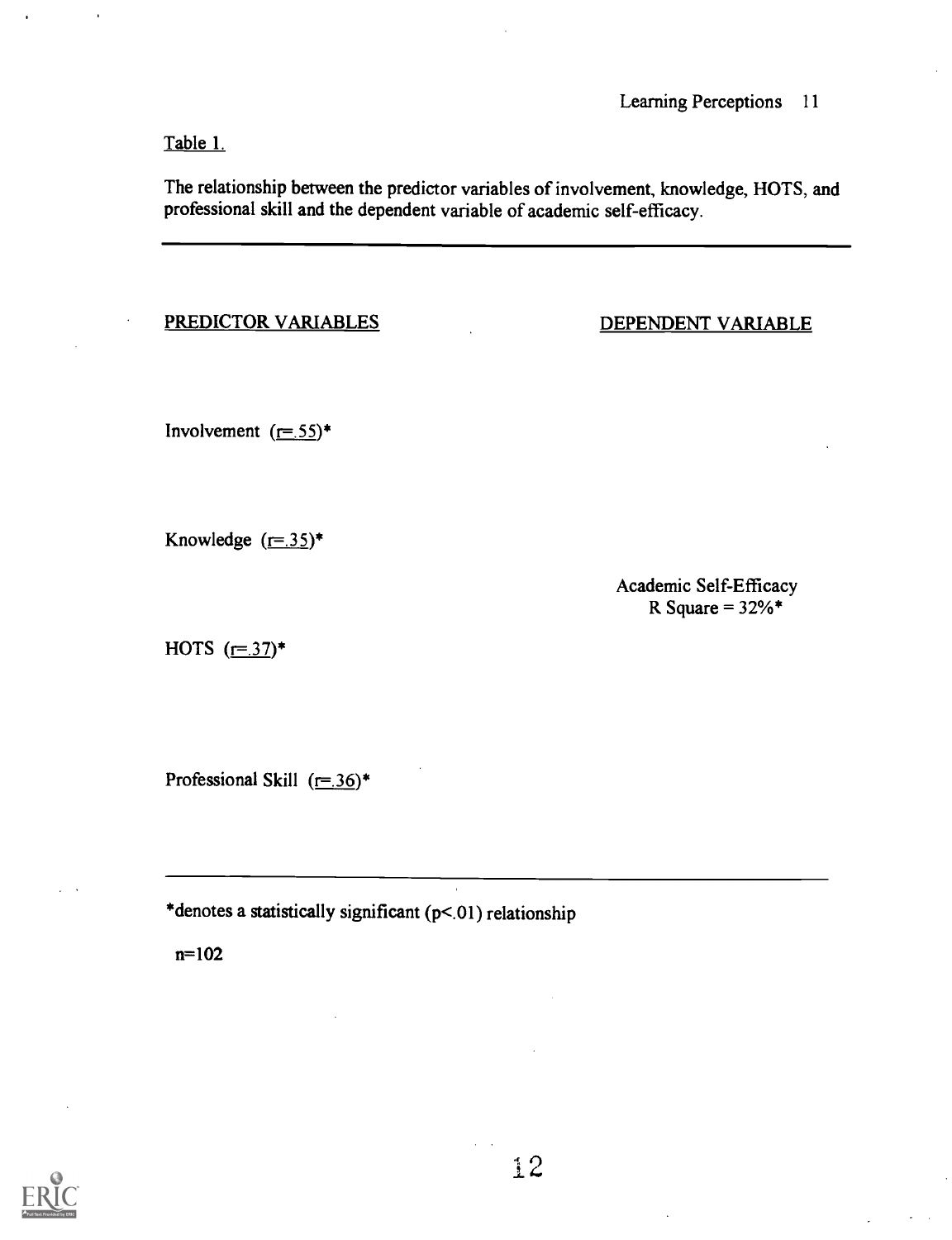Table 2.

The relationship between the predictor variables of involvement, knowledge, HOTS, and professional skill and the dependent variable of summative course evaluations.

PREDICTOR VARIABLES DEPENDENT VARIABLE

Involvement  $(=49)^*$ 

Knowledge  $(= 53)^*$ 

Summative Course Evaluations R Square =  $45\%$ \*

HOTS  $(= .60)$ \*

Professional Skill  $(=61)^*$ 

\* denotes a statistically significant (p<.01) relationship

 $n = 102$ 

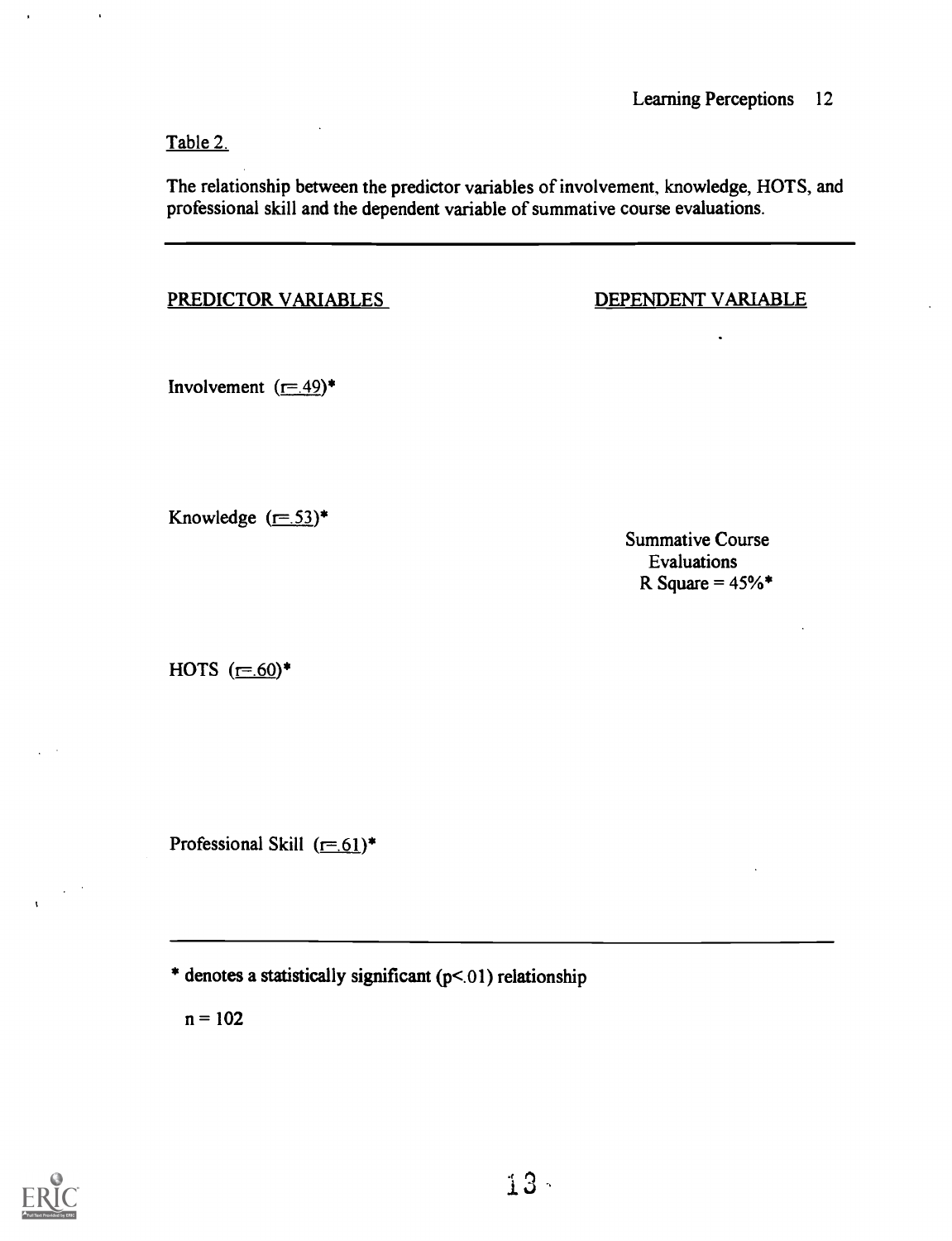### Results of Testing Null Hypotheses

The rejection of the first null hypothesis provided evidence of a statistically significant  $(p<0)$  relationship between the predictor variables and the dependent variable of academic self-efficacy. The predictor variables, taken collectively, explained 32% of the variance in the dependent variable of academic self-efficacy according to a multiple correlation test. A correlation matrix, which measured the extent of linear relationship between each of the predictor variables taken individually and the dependent variable indicated that students' perceptions of classroom involvement had the strongest relationship ( $r=0.55$ ) with academic self-efficacy.

The rejection of the second null hypothesis provided evidence of a statistically significant  $(p<0)$  relationship between the predictor variables and the dependent variable of course evaluations. The predictor variables, taken collectively, explained 45% of the variance in the dependent variable of course evaluations according to a multiple correlation test. A correlation matrix, which measured the extent of linear relationship between each of the predictor variables taken individually and the dependent variable indicated that professional skill  $(=61)$  and HOTS  $(=60)$  had the strongest relationships with course evaluations.

#### **Discussion**

The results of this study provide partial corroboration for the results of a pioneering college classroom environment study presented by Doctors Ellett, Rugutt, and Davis in 1999. Doctors Ellett, Rugutt, and Davis found statistically significant positive relationships of moderate strength between college classroom environment variables

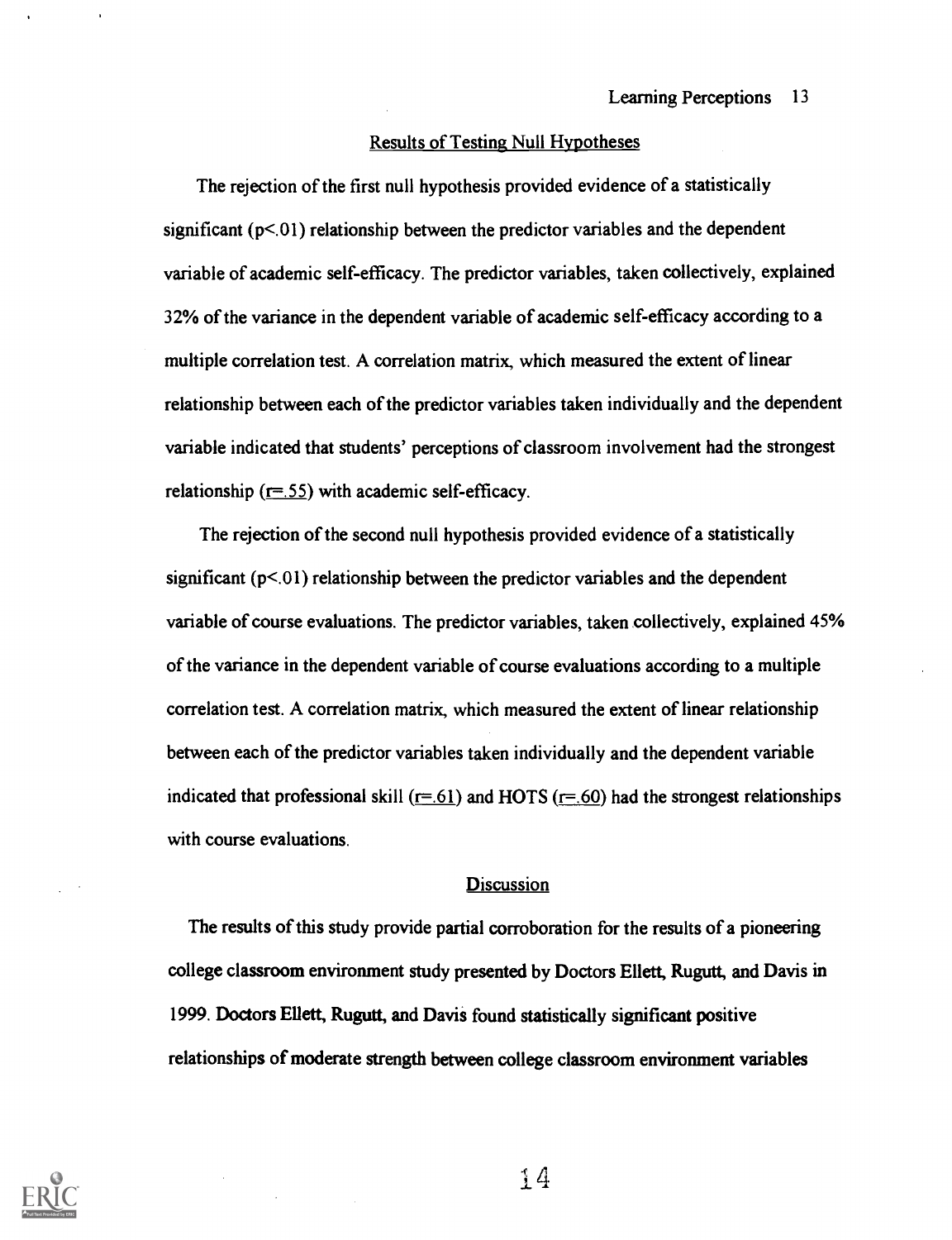and academic self-efficacy and course evaluations. The college classroom environment and the effectiveness of college teaching and learning is a drastically under researched area that needs to be much more extensively researched. Correlation research is the ideal research framework for college classroom environment research because correlation research is logistically feasible, convenient, and highly replicable. Although correlation provides no evidence of predictor variables having direct causal impacts on the dependent variables, correlation does accurately measure the extent of mathematical association between variables that are important for enhancing the effectiveness of college teaching and learning. When replications of correlation studies reveal regularities such as consistently similar correlations between predictor variables and dependent variables progress is being made toward establishing general laws that have far-reaching applicability.

Elkind (1994) described postmodernism as an attempt to replace science and scientists' search for regularities with a search for differences. Educationists need to avoid the anti-science mentality that only looks for differences while not looking for relationships and regularities. Granted, differences are important and there are important differences between each university, each professor, each class, and each student. However, correlation can efficiently and accurately measure the extent to which universities, professors, classes, and students are similar in respect to their scores on variables that are important to the improvement of college teaching and learning. For instance, very similar relationships between students' perceptions of classroom involvement and academic self-concept have been found (Knight & Waxman, 1990;

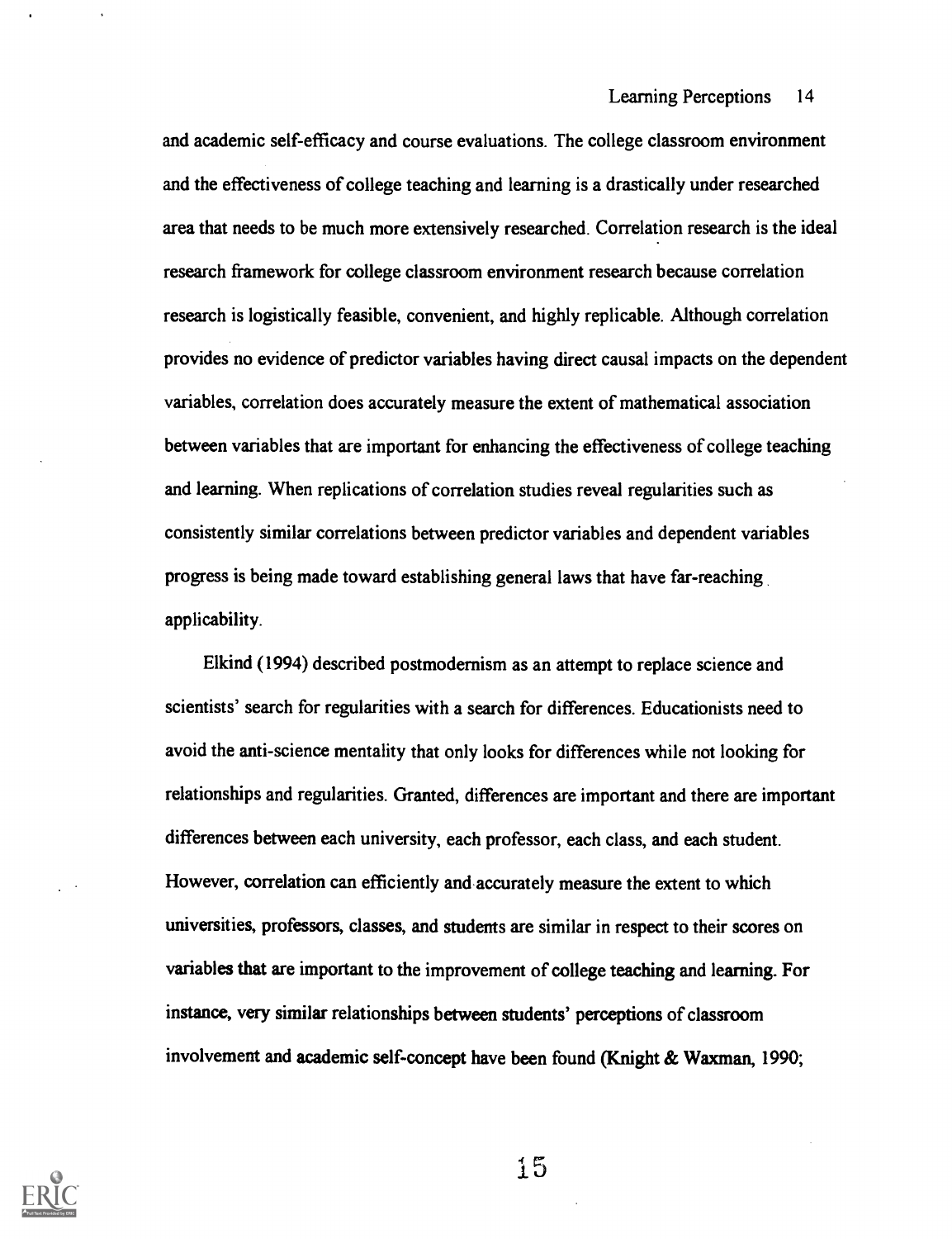Byer, 2000; Byer, in press). Evidence exists of a consistent correlation coefficient of approximately  $(r=30)$  between the predictor variable of students' perceptions of classroom involvement and academic self-concept in secondary social studies classes. A similar, but slightly stronger, relationship of  $(r=0.55)$  was found between these two variables in the present study. Repeated and consistent findings of similar relationships between variables that are important to the effectiveness of teaching and learning provide a basis for establishing and developing general laws. For instance, environmental press theory holds that the learning environment exudes a press (or influence). A positive environmental press promotes learning by encouraging students with beneficial advantages while a negative environmental press discourages learning by discouraging students with detrimental disadvantages (Murray, 1938). Correlation research into the college classroom environment adds to the knowledge base that is usable for establishing general laws and general theories that provide classroom instructors with general guidance focused on improving teaching effectiveness. Differences still matter. Future research along the lines presented in this paper needs to examine differences in participants' scores on variables according to grade classification and gender. Subsequent research also should investigate the extent to which instructors can intentionally improve students' perceptions of key aspects of the college classroom environment. Subsequent research also should investigate the extent to which enhanced students' perceptions of the college classroom environment are related to improvements in college learning outcomes including academic self-efficacy, course evaluations, and academic achievement.

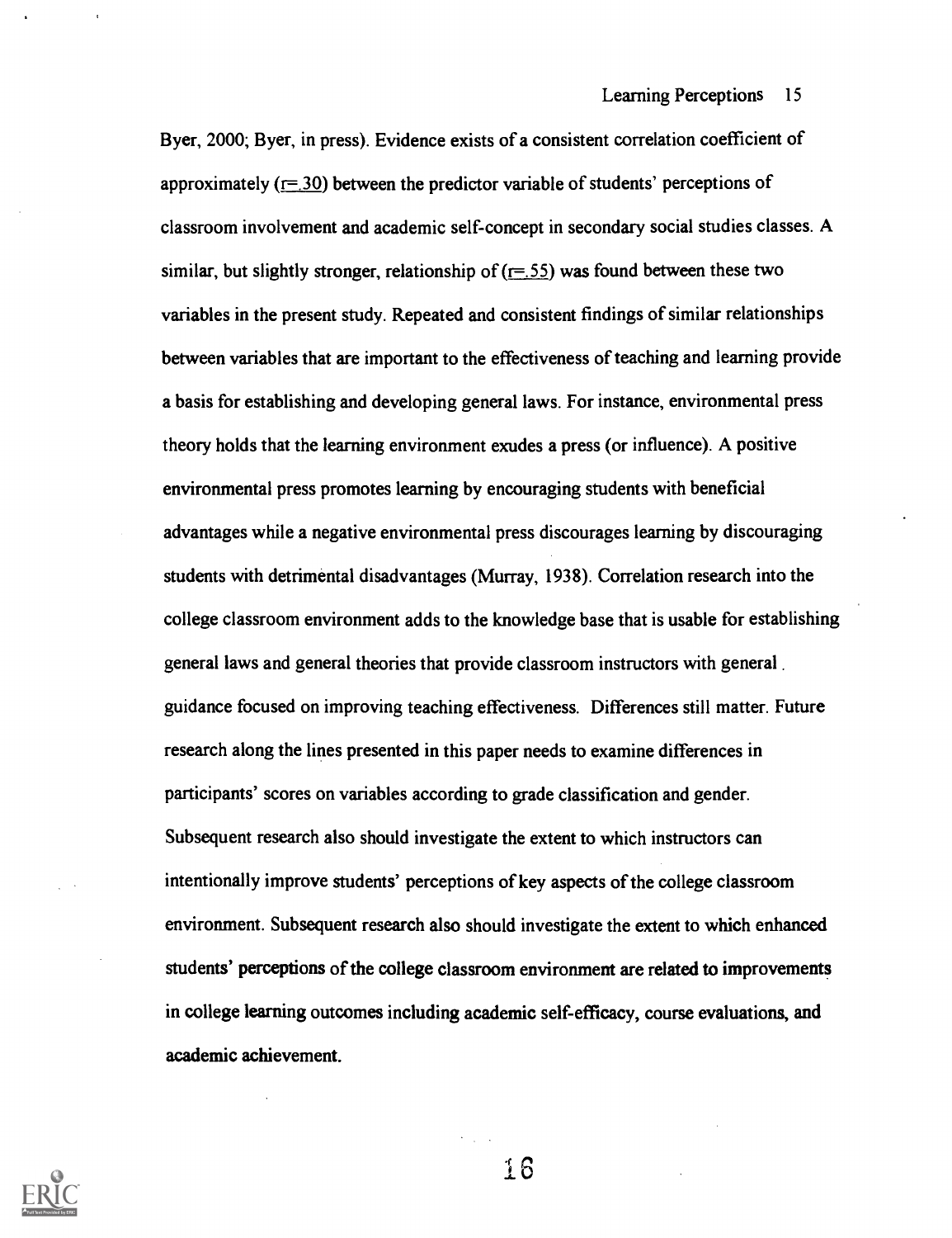### APPENDIX A

### Student Assessment of Teaching and Learning (Short Form)

### PART ONE: (The INVOLVEMENT subscale)

Directions: Please circle the number on the scale at the right which best reflects your feelings.

|                                                            |              | Almost Seldom Some-Often Almost |       |   |               |  |
|------------------------------------------------------------|--------------|---------------------------------|-------|---|---------------|--|
|                                                            | <b>Never</b> |                                 | times |   | <b>Always</b> |  |
| 1. I know what I am trying to accomplish<br>in this class. |              |                                 |       |   |               |  |
| 2. I pay attention in this class.                          |              |                                 |       | 4 |               |  |
| 3. I try to understand the work in this class.             |              |                                 |       |   |               |  |

### Directions for parts two, three, and four

Use the four-point scale below to evaluate the degree to which each type of learning is emphasized in this course. (DO NOT rate how much you have learned.....Only the amount of emphasis given to each type of learning.

For parts two, three, and four rate the emphasis placed on each type of learning listed below by circling a number for each type of learning.

- $1 = No$  emphasis
- $2 =$  Some emphasis
- $3 =$ Much emphasis
- $4 =$  Very much emphasis

### PART TWO (The KNOWLEDGE subscale)

- 1. Learning factual information <sup>1</sup> 2 3 4
- 2. Developing concepts <sup>1</sup> <sup>2</sup> 3 4
- 3. Understanding and applying principles and rules <sup>1</sup> 2 3 4

PART THREE (The Higher Order Thinking Skills (HOTS) subscale)

- 1. Understanding and applying theories <sup>1</sup> 2 3 4
- 2. Critical analysis and/or problem solving <sup>1</sup> 2 3 4
- 3. Creative thinking <sup>1</sup> 2 3 4

### PART FOUR (The Professional Skills subscale)

- 1. Developing knowledge of self and others <sup>1</sup> 2 3 4
- 2. Developing professional, career, and job-related skills <sup>1</sup> 2 3 4
- 3. Developing written communication skills <sup>1</sup> 2 3 4
- 4. Developing oral communication skills <sup>1</sup> 2 3 4

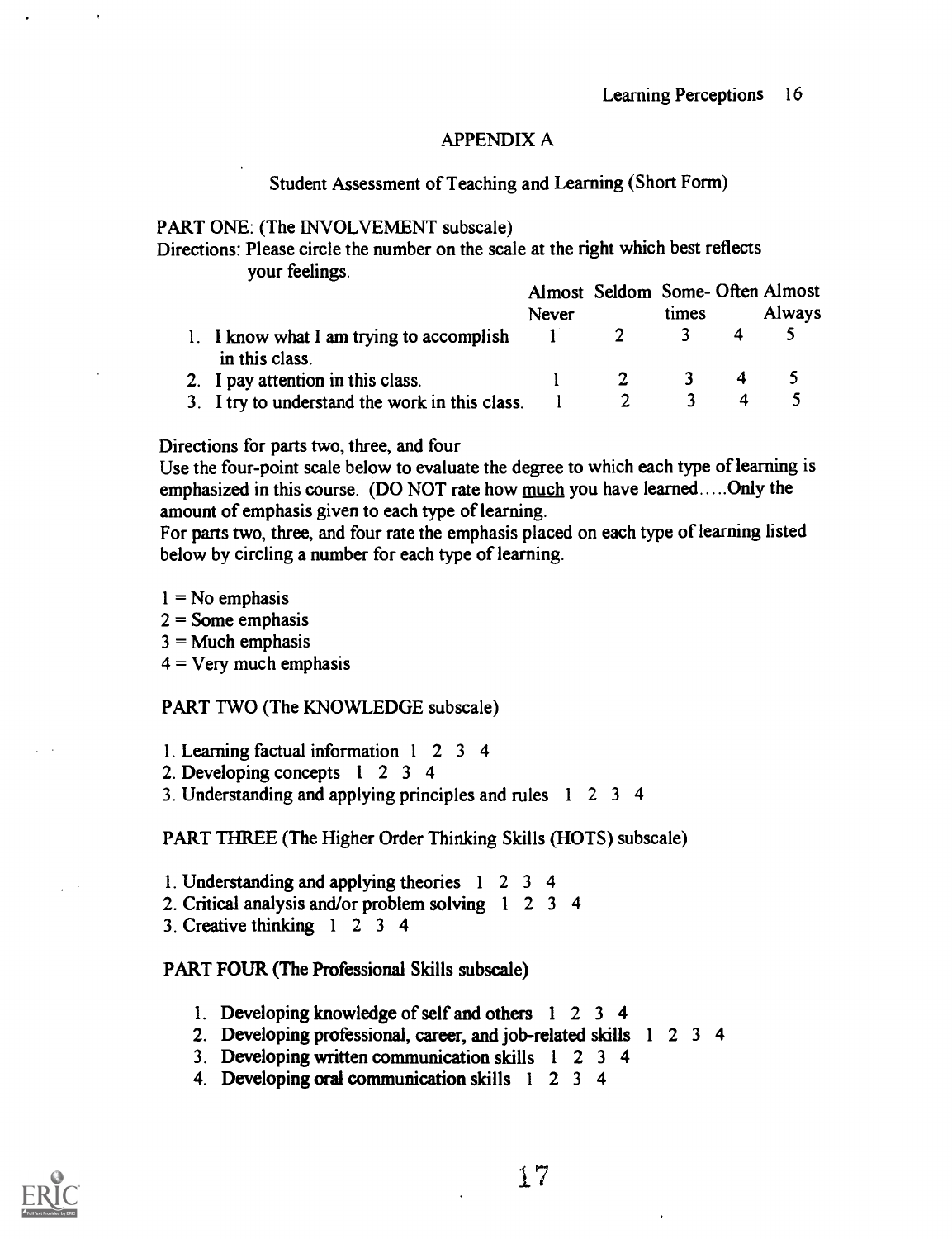### APPENDIX B

### The Personal Learning Efficacy Measurement

Directions: Please respond to each of the following items by circling the number that best reflects your opinion about each question.

1. How much effort did you put forward in this course to enhance your own learning?

| Little or None |  | Some |  | A Large Amount |
|----------------|--|------|--|----------------|
|                |  |      |  |                |

2. When there were difficult or uncertain obstacles to overcome in learning/ achieving in this course, how much effort and persistence did you put forward to enhance your own learning?

| Little or None | Some | A Large Amount |
|----------------|------|----------------|
|                |      |                |

3. If you were repeatedly failing in this course, how much effort and persistence would you put forth to continue to enhance your own learning?

| Little or None | Some | A Large Amount |
|----------------|------|----------------|
|                |      |                |

4. How much knowledge and/or ability do you think you have to accomplish your learning objectives in this course?

| Little or None |  | Some |  | A Large Amount |
|----------------|--|------|--|----------------|
|                |  |      |  |                |

5. How much personal responsibility do you think you have to accomplish your learning objectives in this course?

| Little or None | Some | A Large Amount |
|----------------|------|----------------|
|                |      |                |

6. To what extent do you believe your efforts can accomplish the learning objective of this course?

| Little or None | Some |  | A Large Amount |  |
|----------------|------|--|----------------|--|
|                |      |  |                |  |

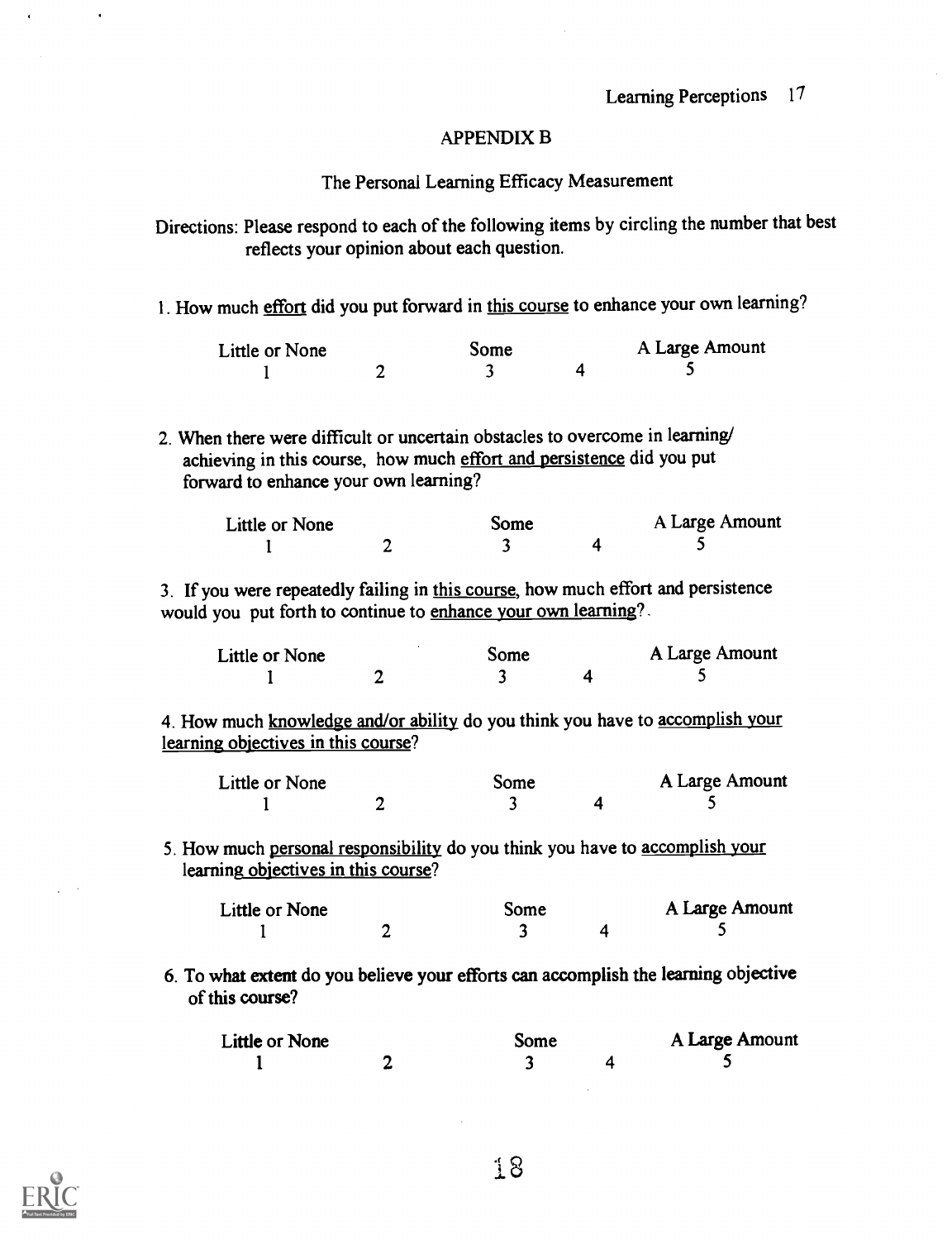### APPENDIX C

### Summative Course Evaluation

Directions: Use the scale provided below and circle the appropriate number that best reflects the numerical grade you would give the course for each of the three items that follow.

**SCALE** 

 $A = 90-100$  $B = 80-89$  $C = 70-79$  $D = 60-69$  $F =$ Below 60

1. How would you grade the quality of teaching in this course?

100 90 80 70 60 50 40 30 20 <sup>10</sup> 0

2. What was the contribution of this course to your personal learning?

100 90 80 70 60 50 40 30 20 10 0

3. How would you grade this course overall?

100 90 80 70 60 50 40 30 20 10 0

Demographic Characteristics

Directions: Check the appropriate lines to identify your college, classification, and gender.

College:

**Business** Education Liberal Arts Natural Science/Math

Classification:

| Freshman                | Gender:       |
|-------------------------|---------------|
| Sophomore               |               |
| Junior                  | Male          |
| <b>Senior</b>           | Female        |
| <b>Graduate Student</b> | $\sim$ $\sim$ |

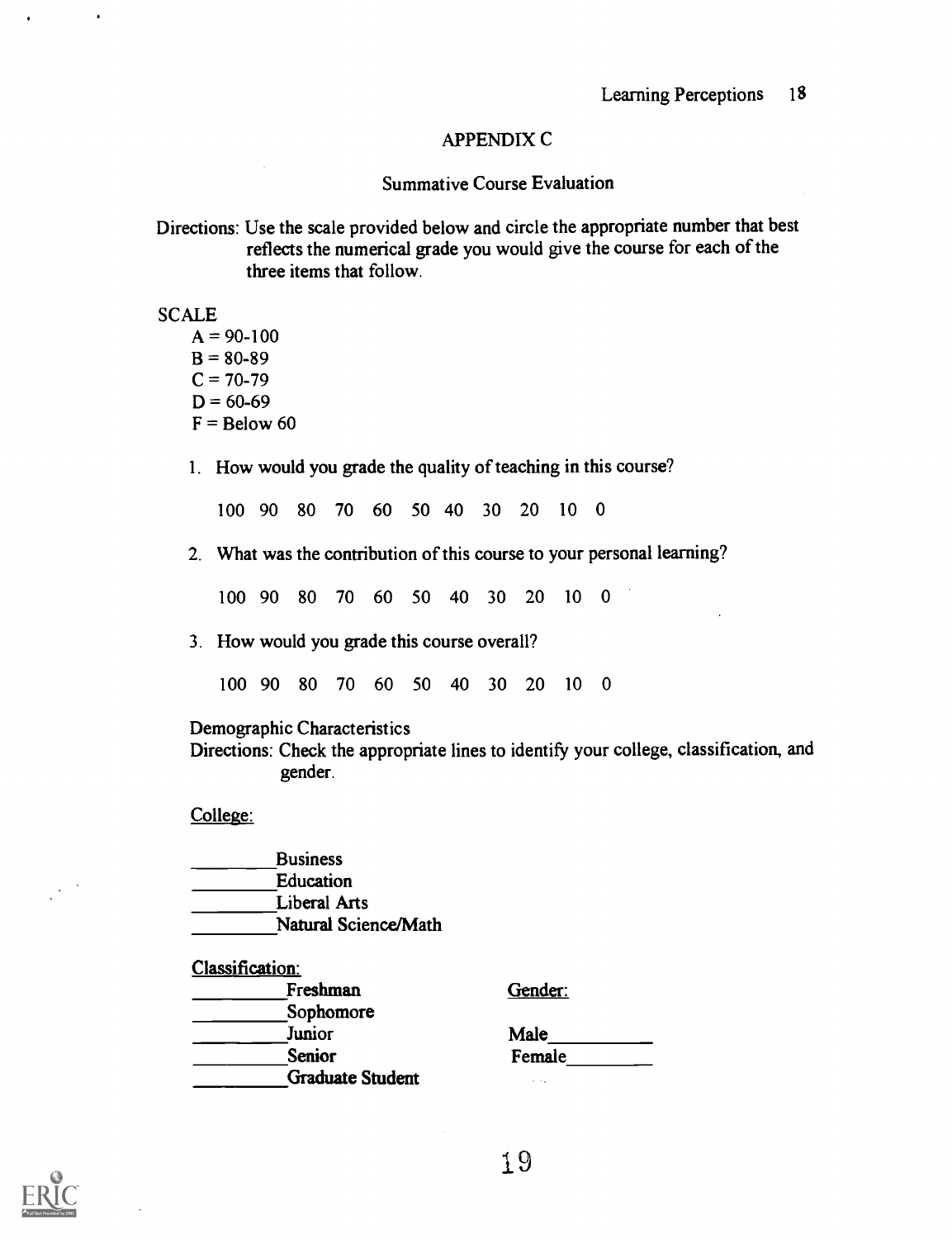#### References

Angelo, T. A. (1990). Bridging the gap between education research and college teaching, Accent on improving college teaching and learning. (ERIC Document Reproduction Service No. 332 615)

Bandura, A. (1997). Self-efficacy: The exercise of control. New York: Freeman.

- Best, J. B. & Addison, W. E. (2001). A preliminary study of perceived warmth of professor and student evaluations. Teaching of Psychology. 27 (1), 60-64.
- Byer, J. L. (2000). Measuring the positive effects of students' perceptions of classroom social climate on academic self-concept. Journal of Social Studies Research. 24 (1), 25-34.
- Byer, J. L. (in press). The consistency of correlation between students' perceptions of classroom involvement and academic self-concept. Journal of Social Studies Research
- Cockley, K. (2000). An investigation of academic self-concept and its relationship to academic achievement in African American students. Journal of Black Psychology. 26 (2), 148-165.
- Diefhoff, G. M. (1992). Faculty perceptions of the college classroom environment. Studies in Higher Education, 17 (1), 21-26.
- Elkind, D. (1994). Ties that stress, The new family imbalance. London: Harvard University Press.
- Ellett, C. D. , Rugutt, J. K. & Davis, D. R. (1999). Classroom environment, teaching and learning effectiveness, and student efficacy for higher education. Paper presented at the Annual Meeting of the Mid-South Educational Research Association in Point Clear, Alabama in November of 1999.

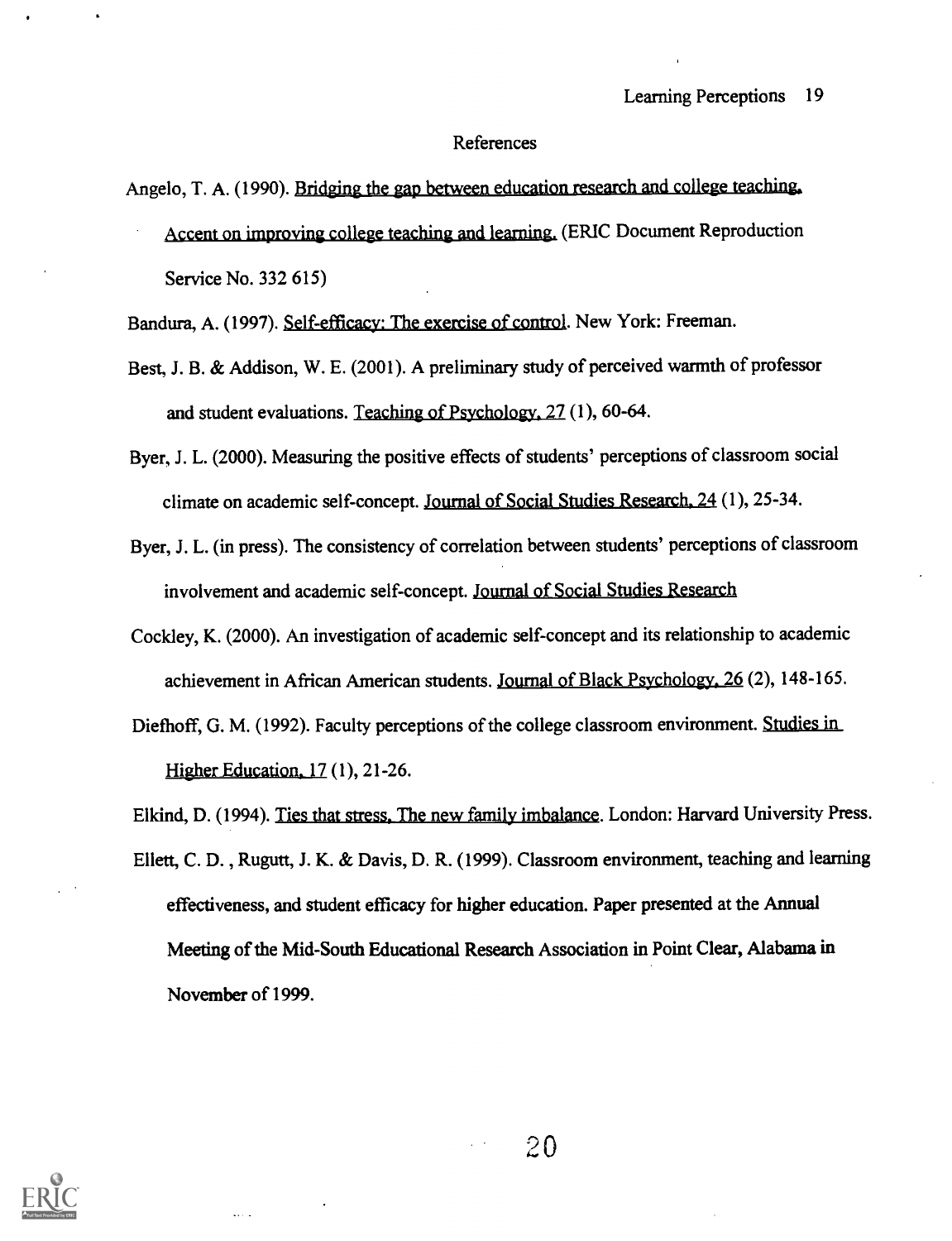- Gerardi, S. (1990). Academic self-concept as a predictor of academic success among minority and low socioecomnomic status students. Journal of College Student Development. 31 (5), 402-407.
- House, J. D. (1995). The predictive relationship between academic self-concept, achievement expectations, and grade performance in college calculus. Journal of Social Psychology, 135 (1), 111-113.
- Imtel, S. (1991). Adult classroom environment: The role of the instructor. (ERIC Document Reproduction Service No. ED 334 465)
- Knight, S. L. & Waxman, H. C. (1990). Investigating the effects of the classroom learning environment on students' motivation in social studies. Journal of Social Studies Research, 14 (1), 1-12.
- McCombs, B. L. (1996). Alternative perspectives for motivation. In L. Baker, P. Afferbach, & D. Reinking (Eds.), Developing engaging readers in school and home communities (67-87) Mahway, NJ: Erlbaum.
- Murray, H. (1938). Explorations in personality. New York: Oxford University Press.
- Nast, H. J. (1999). Sex, race, and multiculturalism: Critical consumption and the politics of course evaluations. Journal of Geography in Higher Education. 23 (1), 102-116.

Pajares, F. (2001). Toward a positive psychology of academic motivation. Journal of Educational Research, 95 (1), 27-36.

Purkey, W.W. & Novak, J. (1996). Inviting school success (3rd. ed.). Belmont, CA: Wadsworth. Sheehan, E. P. & DuPrey, T. (1999). Student evaluations of university teaching. Journal of Instructional Psychology. 26 (3), 188-194.

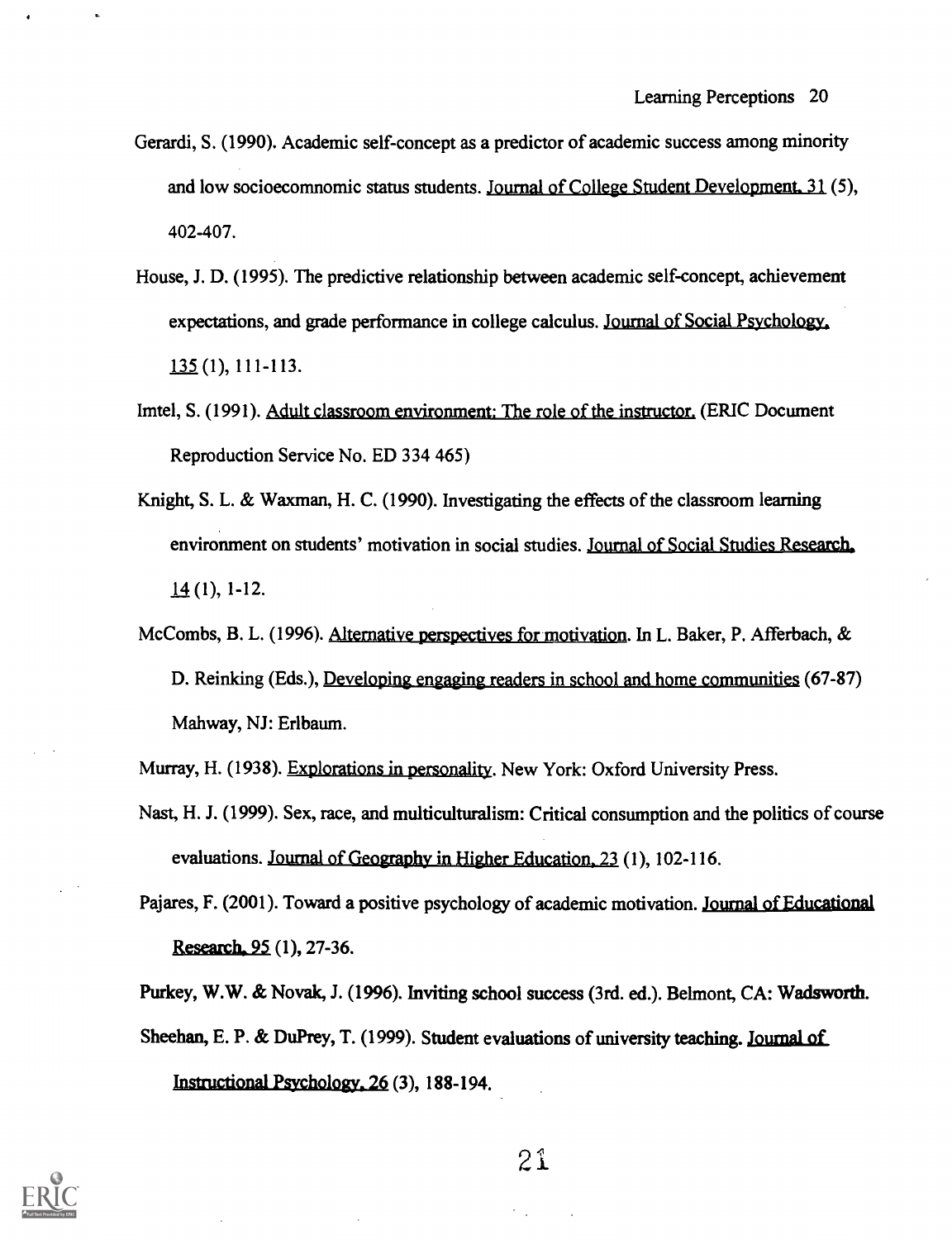منتشر السائلية<br>منتشر السياسية

Watkins, D. (1990). Causal relationships among self-concept attributions, and achievement in Filipino students. Journal of Social Psychology. 130 (5), 625-632.



 $\ddot{\phantom{0}}$ 

22

 $\hat{\mathcal{L}}$  $\ddot{\phantom{a}}$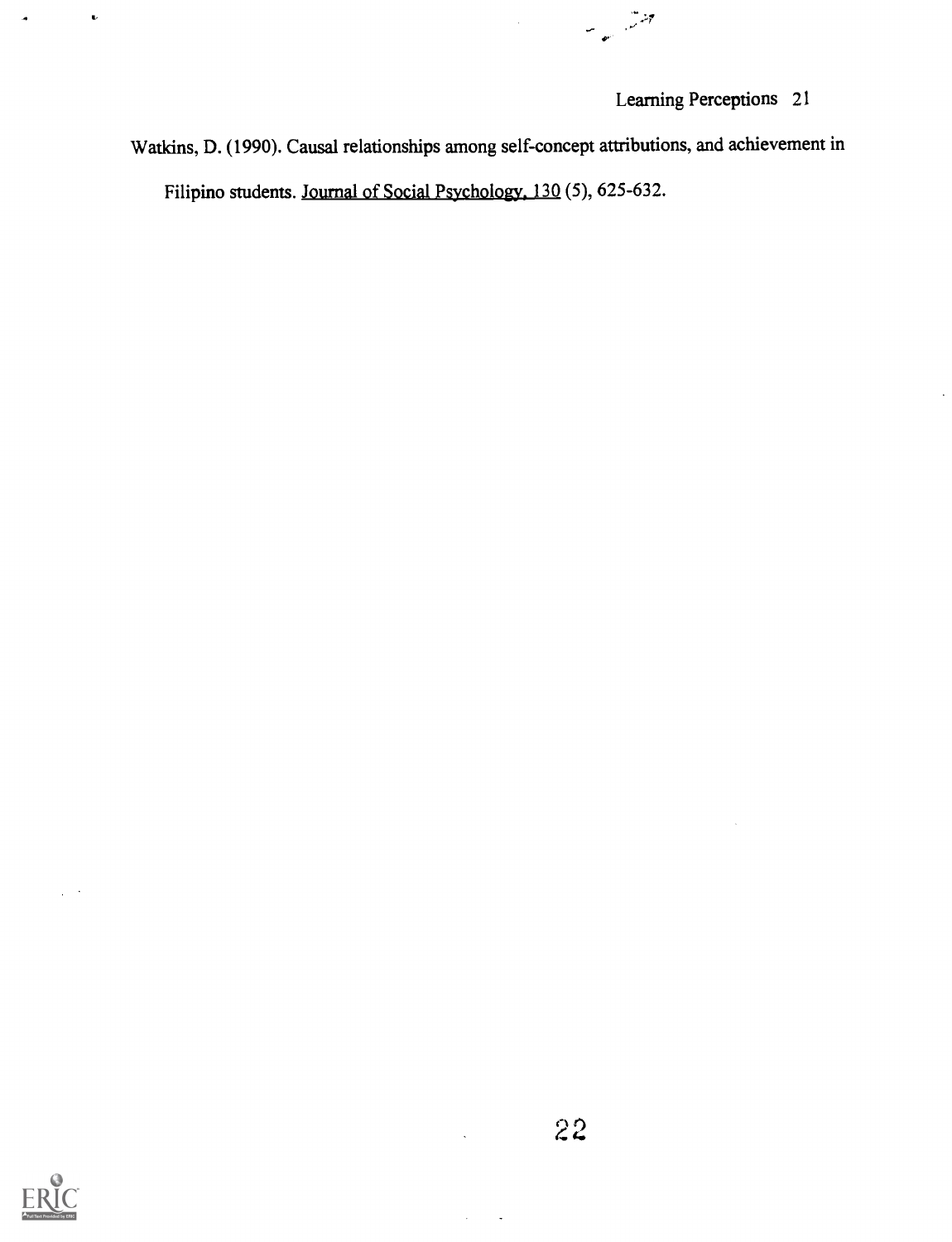| ATES O                          | U.S. Department of Education<br>Office of Educational Research and Improvement (OERI)<br><b>National Library of Education (NLE)</b><br><b>Educational Resources Information Center (ERIC)</b>                                                                                                                                                                                                                                                                | ERIC<br>TM033616         |
|---------------------------------|--------------------------------------------------------------------------------------------------------------------------------------------------------------------------------------------------------------------------------------------------------------------------------------------------------------------------------------------------------------------------------------------------------------------------------------------------------------|--------------------------|
|                                 | <b>REPRODUCTION RELEASE</b>                                                                                                                                                                                                                                                                                                                                                                                                                                  |                          |
|                                 | (Specific Document)                                                                                                                                                                                                                                                                                                                                                                                                                                          |                          |
| <b>DOCUMENT IDENTIFICATION:</b> |                                                                                                                                                                                                                                                                                                                                                                                                                                                              |                          |
|                                 |                                                                                                                                                                                                                                                                                                                                                                                                                                                              |                          |
|                                 | Title: The Effects of College Students' Perceptions of Teaching<br>and Learning on Akademic Self Efficacy and Course Evaluation                                                                                                                                                                                                                                                                                                                              |                          |
|                                 | Author(s): Pr. John L. Byer                                                                                                                                                                                                                                                                                                                                                                                                                                  |                          |
| <b>Corporate Source:</b>        |                                                                                                                                                                                                                                                                                                                                                                                                                                                              | <b>Publication Date:</b> |
|                                 | University of West Alabama                                                                                                                                                                                                                                                                                                                                                                                                                                   |                          |
| II. REPRODUCTION RELEASE:       |                                                                                                                                                                                                                                                                                                                                                                                                                                                              |                          |
|                                 | In order to disseminate as widely as possible timely and significant materials of interest to the educational community, documents announced in the<br>monthly abstract journal of the ERIC system, Resources in Education (RIE), are usually made available to users in microfiche, reproduced paper copy,<br>and electronic media, and sold through the ERIC Document Reproduction Service (EDRS). Credit is given to the source of each document, and, if |                          |

If permission is granted to reproduce and disseminate the identified document, please CHECK ONE of the following three options and sign at the bottom

reproduction release is granted, one of the following notices is affixed to the document.

 $\bar{\gamma}$ 

| The sample sticker shown below will be<br>affixed to all Level 1 documents                                                                                       | The sample sticker shown below will be<br>affixed to all Level 2A documents                                                                                                                                                                                                                                                                                                                                                       | The sample sticker shown below will be<br>affixed to all Level 2B documents                        |
|------------------------------------------------------------------------------------------------------------------------------------------------------------------|-----------------------------------------------------------------------------------------------------------------------------------------------------------------------------------------------------------------------------------------------------------------------------------------------------------------------------------------------------------------------------------------------------------------------------------|----------------------------------------------------------------------------------------------------|
| PERMISSION TO REPRODUCE AND<br>DISSEMINATE THIS MATERIAL HAS<br><b>BEEN GRANTED BY</b>                                                                           | PERMISSION TO REPRODUCE AND<br>DISSEMINATE THIS MATERIAL IN<br>MICROFICHE, AND IN ELECTRONIC MEDIA<br>FOR ERIC COLLECTION SUBSCRIBERS ONLY.<br><b>HAS BEEN GRANTED BY</b>                                                                                                                                                                                                                                                         | PERMISSION TO REPRODUCE AND<br>DISSEMINATE THIS MATERIAL IN<br>MICROFICHE ONLY HAS BEEN GRANTED BY |
|                                                                                                                                                                  |                                                                                                                                                                                                                                                                                                                                                                                                                                   |                                                                                                    |
|                                                                                                                                                                  |                                                                                                                                                                                                                                                                                                                                                                                                                                   |                                                                                                    |
| TO THE EDUCATIONAL RESOURCES<br>INFORMATION CENTER (ERIC)                                                                                                        | TO THE EDUCATIONAL RESOURCES<br><b>INFORMATION CENTER (ERIC)</b>                                                                                                                                                                                                                                                                                                                                                                  | TO THE EDUCATIONAL RESOURCES<br><b>INFORMATION CENTER (ERIC)</b>                                   |
|                                                                                                                                                                  | 2A                                                                                                                                                                                                                                                                                                                                                                                                                                | 2B                                                                                                 |
| Level 1                                                                                                                                                          | Level 2A                                                                                                                                                                                                                                                                                                                                                                                                                          | Level 2B                                                                                           |
|                                                                                                                                                                  |                                                                                                                                                                                                                                                                                                                                                                                                                                   |                                                                                                    |
|                                                                                                                                                                  |                                                                                                                                                                                                                                                                                                                                                                                                                                   |                                                                                                    |
| Check here for Level 1 release, permitting<br>reproduction and dissemination in microfiche or other<br>ERIC archival media (e.g., electronic) and paper<br>CODV. | Check here for Level 2A release, permitting<br>reproduction and dissemination in microfiche and in<br>electronic media for ERIC archival collection<br>subscribers only                                                                                                                                                                                                                                                           | Check here for Level 2B release, permitting<br>reproduction and dissemination in microfiche only   |
|                                                                                                                                                                  | Documents will be processed as indicated provided reproduction quality permits.<br>If permission to reproduce is granted, but no box is checked, documents will be processed at Level 1.                                                                                                                                                                                                                                          |                                                                                                    |
|                                                                                                                                                                  |                                                                                                                                                                                                                                                                                                                                                                                                                                   |                                                                                                    |
|                                                                                                                                                                  | I hereby grant to the Educational Resources Information Center (ERIC) nonexclusive permission to reproduce and disseminate this document<br>as indicated above. Reproduction from the ERIC microfiche or electronic media by persons other than ERIC employees and its system<br>contractors requires permission from the copyright holder. Exception is made for non-profit reproduction by libraries and other service agencies |                                                                                                    |
| to satisfy information needs of educators in response to discrete inquiries.                                                                                     |                                                                                                                                                                                                                                                                                                                                                                                                                                   |                                                                                                    |
| <b>Sign</b><br>here, $\rightarrow$                                                                                                                               | Printed Name/Position/1                                                                                                                                                                                                                                                                                                                                                                                                           | 54<br>essor                                                                                        |
| Tramization/Address:<br>UNIVERSita of West Alabang<br>nlonge                                                                                                     | Telephone<br>E-Mail Address:<br>5470                                                                                                                                                                                                                                                                                                                                                                                              | 2066523706<br>Date:                                                                                |